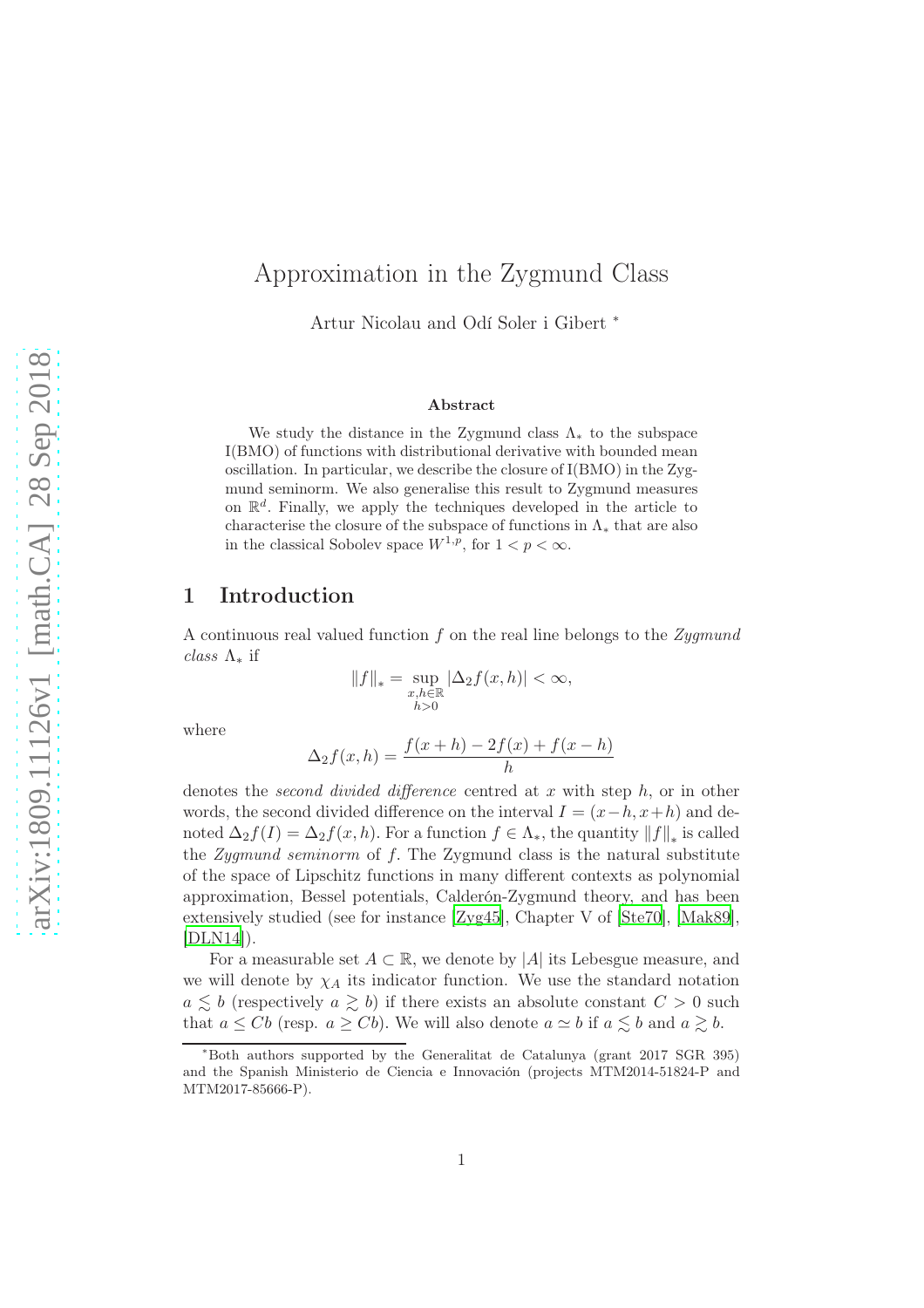A locally integrable function f on the real line is said to have bounded mean oscillation,  $f \in BMO$ , if

<span id="page-1-3"></span>
$$
||f||_{\text{BMO}} = \sup_{I} \left( \frac{1}{|I|} \int_{I} |f(x) - f_I|^2 \, dx \right)^{1/2} < \infty,\tag{1}
$$

where  $I$  ranges over all finite intervals in  $\mathbb R$  and where

$$
f_I = \frac{1}{|I|} \int_I f(x) \, dx,
$$

is the average of f on I. The space of continuous functions such that their derivatives, in the sense of distributions, are BMO functions is

$$
I(BMO) = \{ f \in \mathcal{C}(\mathbb{R}) : f' \in BMO \}.
$$

It is easy to check that I(BMO)  $\subseteq \Lambda_*$ . In [\[Str80](#page-26-2)], R. Strichartz found a characterisation for functions in I(BMO) in terms of their second divided differences. We state it below for compactly supported functions.

<span id="page-1-0"></span>**Theorem A** (R. Strichartz). A compactly supported function f is in  $I(BMO)$ if and only if

$$
\sup_{I} \frac{1}{|I|} \int_{I} \int_{0}^{|I|} |\Delta_2 f(x, h)|^2 \frac{dh \, dx}{|h|} < \infty,\tag{2}
$$

where I ranges over all finite intervals on R.

One of the main goals of this article is to give an analog of Theorem [A](#page-1-0) for functions in the closure I(BMO) in the Zygmund seminorm  $\lVert \cdot \rVert_*$ , for which we will consider the pseudometric  $dist(f, g) = ||f - g||_*$  for any pair of functions  $f, g \in \Lambda_*$ . To this end, from now on for a given function  $f \in \Lambda_*$ and  $\varepsilon > 0$ , consider the set

$$
A(f, \varepsilon) = \{ (x, h) \in \mathbb{R}_+^2 : |\Delta_2 f(x, h)| > \varepsilon \},
$$

where we use  $\mathbb{R}^2_+$  to denote the upper halfplane  $\mathbb{R}^2_+ = \{(x, h): x \in \mathbb{R}, h > 0\}.$ 

<span id="page-1-1"></span>**Theorem 1.** Let f be a compactly supported function in  $\Lambda_*$ . For each  $\varepsilon > 0$ , consider

$$
C(f,\varepsilon) = \sup_I \frac{1}{|I|} \int_I \int_0^{|I|} \chi_{A(f,\varepsilon)}(x,h) \frac{dh\,dx}{h},
$$

where I ranges over all finite intervals. Then,

<span id="page-1-2"></span>
$$
dist(f, I(BMO)) \simeq \inf \{ \varepsilon > 0 : C(f, \varepsilon) < \infty \}. \tag{3}
$$

We deduce the following description of  $\overline{I(BMO)}$ .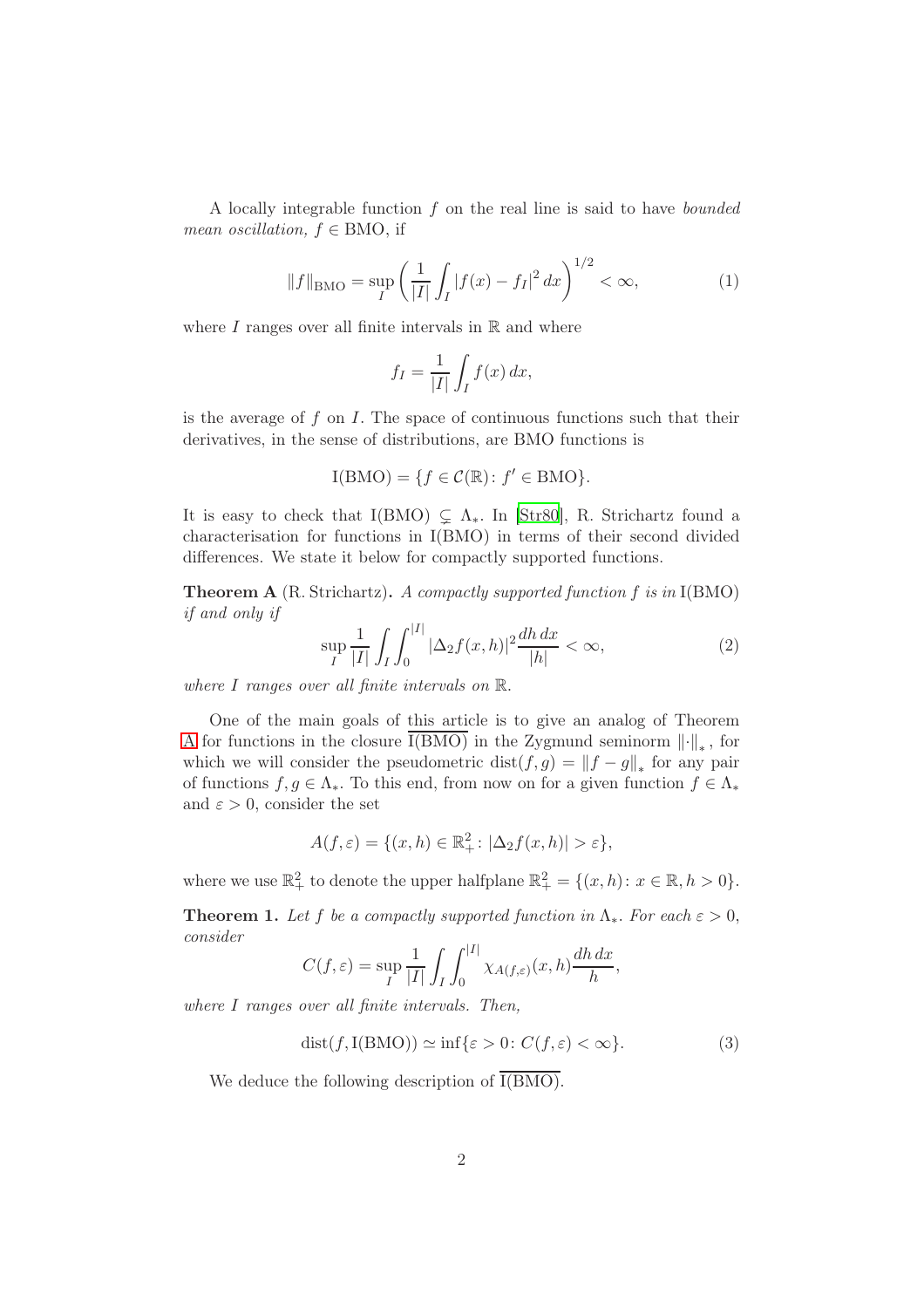**Corollary 1.** Let f be a compactly supported function in  $\Lambda_*$ . Then  $f \in$ I(BMO) if and only if for every  $\varepsilon > 0$  there exists a constant  $C(\varepsilon) > 0$  such that

$$
\frac{1}{|I|} \int_I \int_0^{|I|} \chi_{A(f,\varepsilon)}(x,h) \frac{dh \, dx}{h} \le C(\varepsilon),
$$

for every finite interval I.

Observe that Theorem [1](#page-1-1) is actually a local result, and in this sense it can still be applied to functions that are not compactly supported by restricting to a finite interval. Hence, these results also hold for functions defined on the unit circle. It is worth mentioning that, for functions defined on the unit circle, the closure of the trigonometric polynomials in the Zygmund seminorm is the small Zygmund class (see [\[Zyg45\]](#page-26-0)). Observe as well that Theorem [1](#page-1-1) also implies uniform approximation locally in the following sense. It is a well known fact (see for instance [\[JW84](#page-25-2)]) that for any function  $f \in \Lambda_*$ , and for any finite interval  $I \subseteq \mathbb{R}$ , there exists a polynomial  $p_I$  of degree 1 such that

$$
|f(x) - p_I(x)| \lesssim |I| \|f\|_*, \quad x \in I.
$$

Thus, if  $f \in \Lambda_*$  is compactly supported on an interval  $I_0$ , there is  $g \in I(BMO)$ such that for any interval  $I \subseteq I_0$  there exists a linear polynomial  $p_I$  with

 $|f(x) - (g + p_I)(x)| \lesssim |I| \text{dist}(f, I(BMO)), \quad x \in I.$ 

The lower bound in [\(3\)](#page-1-2) is easy, and the main part of the paper is devoted to prove the upper bound. We will first introduce a dyadic version of the Zygmund class, BMO and I(BMO), and the corresponding notion for dyadic martingales. Then we state and prove a discrete version of [\(3\)](#page-1-2). Afterwards, an averaging argument of J. Garnett and P. Jones (see [\[GJ82](#page-25-3)]) is used to prove the continuous result from the dyadic one. To this end, certain technical estimates are needed, which we have collected in Section [2.](#page-5-0)

For  $n \geq 0$ , let  $\mathcal{D}_n = \{ [k2^{-n}, (k+1)2^{-n}] : k \in \mathbb{Z} \}$  be the collection of dyadic intervals of length  $2^{-n}$ . For  $n < 0$ , consider m such that  $n = -2m + 1$ or  $n = -2m$ , and let  $t_n = (4^m - 1)/3$ . In this case, define  $\mathcal{D}_n = \{ [k2^{-n} - 1]$  $t_n, (k+1)2^{-n} - t_n$ :  $k \in \mathbb{Z}$ . Denote by  $\mathcal{D} = \bigcup_{n \in \mathbb{Z}} \mathcal{D}_n$ . We will call the intervals in  $\mathcal D$  *dyadic intervals*. This definition might look unnecessarily complicated for the dyadic intervals with  $n < 0$ , where we add a translation by  $t_n$  units with respect to the previous ones, but it will turn out to be convenient later on. The reason is that with this choice any finite interval  $I \subset \mathbb{R}$  is contained in some interval of  $\mathcal{D}$ , which is not true if we do not include any such translations.

A locally integrable function f has dyadic bounded mean oscillation,  $f \in$  $BMO<sub>d</sub>$ , if condition [\(1\)](#page-1-3) is required only for dyadic intervals, that is, if

$$
||f||_{\text{BMO }d} = \sup_{I \in \mathcal{D}} \left( \frac{1}{|I|} \int_I |f(x) - f_I|^2 \, dx \right)^{1/2} < \infty.
$$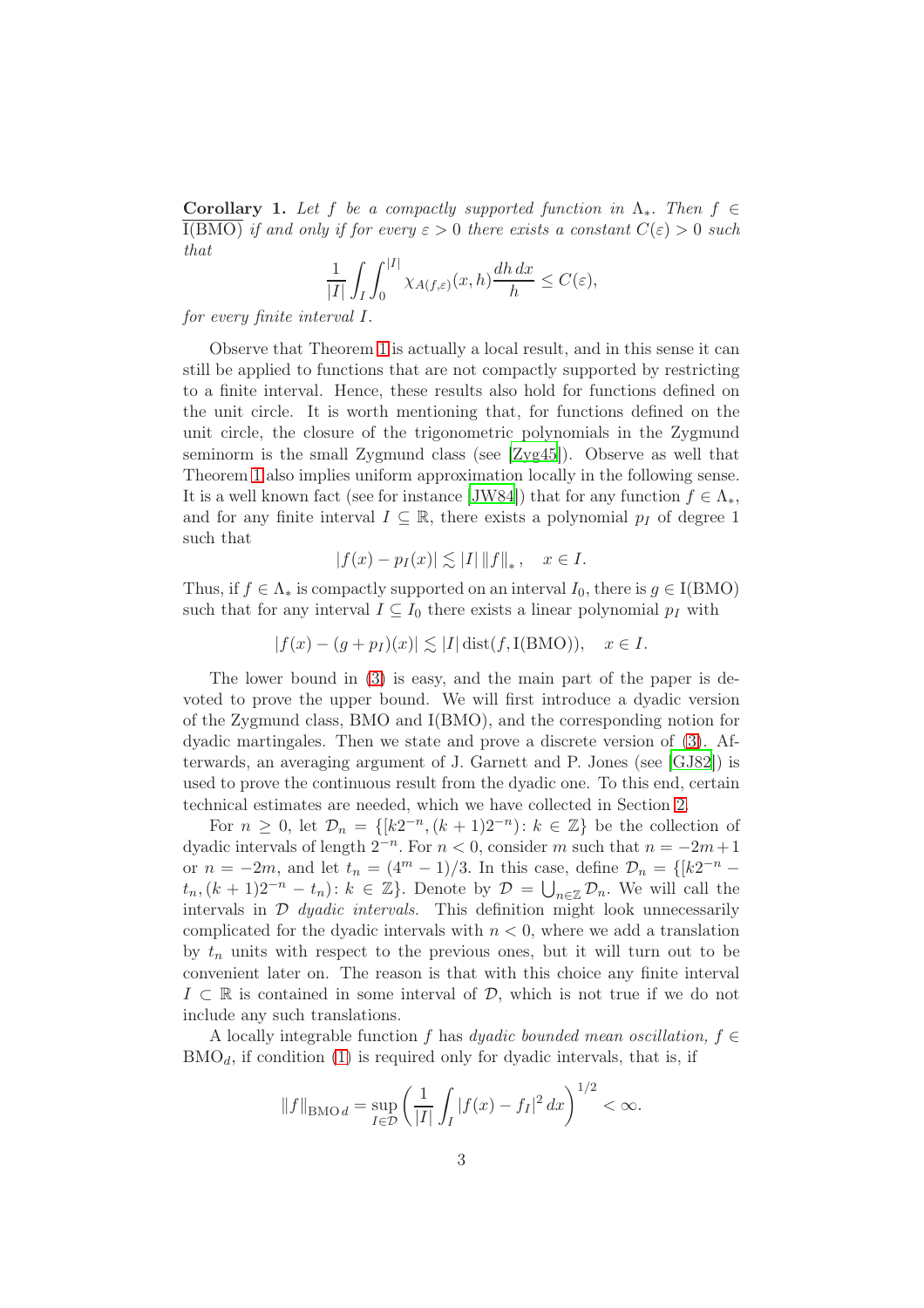Note that  $BMO \subset BMO_d$ . The space  $BMO_d$  has been studied as a natural discrete substitute of BMO (see, for instance, [\[GJ82](#page-25-3)], [\[Mei03](#page-25-4)] and [\[Con13](#page-25-5)]). The following result is stated in [\[GJ82](#page-25-3)] and summarises the averaging technique previously mentioned.

<span id="page-3-2"></span>**Theorem B** (J. Garnett, P. Jones). Suppose that  $\alpha \mapsto b^{(\alpha)}$  is a measurable mapping from  $\mathbb R$  to  $BMO_d$  such that all  $b^{(\alpha)}$  are supported on a fixed dyadic interval  $I_0$ , and such that for every  $\alpha$ ,  $||b^{(\alpha)}||_{BMOd} \leq 1$  and

$$
\int_{\mathbb{R}} b^{(\alpha)}(x) \, dx = 0.
$$

Then

$$
b_R(x) = \frac{1}{2R} \int_{-R}^{R} b^{(\alpha)}(x + \alpha) d\alpha
$$

is in BMO and there is a constant  $C > 0$  such that  $||b_R||_{BMO} \leq C$  for any  $R > 1$ .

We shall need an analogous result for the Zygmund class. We say that a continuous function f belongs to the dyadic Zygmund class,  $f \in \Lambda_{*d}$ , if

$$
||f||_{*d} = \sup_{I \in \mathcal{D}} |\Delta_2 f(I)| < +\infty.
$$

Observe as well that  $\Lambda_* \subsetneq \Lambda_{*d}$ .

<span id="page-3-0"></span>**Theorem 2.** Suppose that  $\alpha \mapsto t^{(\alpha)}$  is a measurable mapping from  $\mathbb R$  to  $\Lambda_{*d}$ such that all  $t^{(\alpha)}$  are supported on a fixed dyadic interval  $I_0$ , and such that for every  $\alpha$ ,  $||t^{(\alpha)}||_{*d} \leq 1$ . Then, the function

$$
t_R(x) = \frac{1}{2R} \int_{-R}^{R} t^{(\alpha)}(x + \alpha) d\alpha, \quad x \in \mathbb{R}
$$

is in  $\Lambda_*$  and there is a constant  $C > 0$  such that  $||t_R||_* \leq C$  for any  $R \geq 1$ .

As an application of the techniques exposed in the article, we also show a result similar to Theorem [1](#page-1-1) for Sobolev spaces. For  $1 \leq p \leq \infty$ , we consider the Sobolev space  $W^{1,p}$  of functions  $f \in L^p$  whose derivative  $f'$  in the distributional sense is also in  $L^p$ . Take then the subspace of the Zygmund class  $\Lambda_*^p = W^{1,p} \cap \Lambda_*$ . The next theorem gives estimates for distances to this subspace. Here, for  $x \in \mathbb{R}$ ,  $\Gamma(x)$  denotes the truncated cone defined as  $\Gamma(x) = \{(t, h) \in \mathbb{R}^2_+ : |x - t| < h, \, 0 < h < 1\}.$ 

<span id="page-3-1"></span>**Theorem 3.** Let f be a compactly supported function in  $\Lambda_*$ . For each  $\varepsilon > 0$ , define the function

$$
C(f,\varepsilon)(x) = \left(\int_{\Gamma(x)} \chi_{A(f,\varepsilon)}(s,t) \frac{ds \, dt}{t^2}\right)^{1/2}, \quad x \in \mathbb{R}.
$$

Then,

<span id="page-3-3"></span>
$$
dist(f, \Lambda_*^p) \simeq \inf \{ \varepsilon > 0 \colon C(f, \varepsilon) \in L^p \}. \tag{4}
$$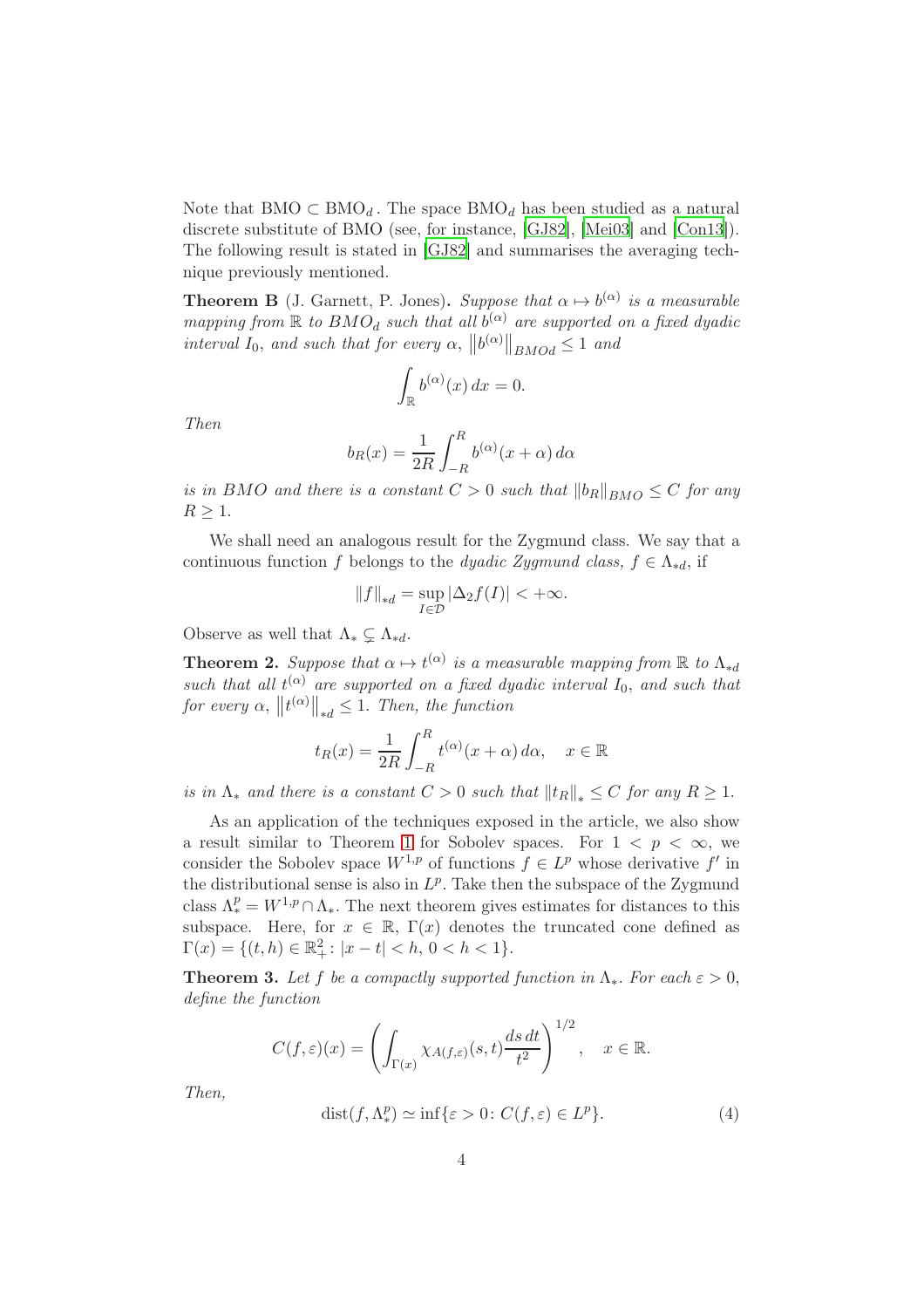Finally, we find a higher dimensional analog of Theorem [1](#page-1-1) for Zygmund measures in  $\mathbb{R}^d$ . Recall that a signed Borel measure  $\mu$  on  $\mathbb{R}^d$  is called a Zygmund measure if

$$
\|\mu\|_{*} = \sup_{Q} \left| \frac{\mu(Q)}{|Q|} - \frac{\mu(Q^{*})}{|Q^{*}|} \right| < \infty,
$$

where Q ranges over all finite cubes in  $\mathbb{R}^d$  with edges parallel to the axis, and where  $Q^*$  denotes the cube with the same centre as  $Q$  but double side length. In the case  $d = 1$  it is obvious that  $\mu$  is a Zygmund measure if and only if its primitive  $f(x) = \mu([0, x])$  is in the Zygmund class. Note that there exist Zygmund measures that are singular with respect to the Lebesgue measure, as J. P. Kahane showed [\[Kah69\]](#page-25-6). More information on Zygmund measures can be found in [\[Mak89\]](#page-25-0), [\[AP89\]](#page-24-0) and [\[AAN99\]](#page-24-1). We consider the space of absolutely continuous measures  $\nu$  such that  $d\nu(x) = f(x) dx$  for some  $f \in \text{BMO}(\mathbb{R}^d)$ . We call this the space of I(BMO) measures. It is clear that a measure in I(BMO) is a Zygmund measure as well. As before, given a Zygmund measure  $\mu$  on  $\mathbb{R}^d$ , we want to describe the distance

$$
dist(\mu, I(BMO)) = \inf \{ ||\mu - \sigma||_* : \sigma \in I(BMO) \}.
$$

For  $x \in \mathbb{R}^d$  and  $h > 0$ , let  $Q(x, h)$  be the cube centred at x of sidelength h. For a given Zygmund measure  $\mu$  and for  $\varepsilon > 0$ , consider the set

$$
A(\mu,\varepsilon) = \left\{ (x,h) \in \mathbb{R}^{d+1}_+ : \left| \frac{\mu(Q(x,h))}{|Q(x,h)|} - \frac{\mu(Q(x,2h))}{|Q(x,2h)|} \right| > \varepsilon \right\},\,
$$

where we use  $\mathbb{R}^{d+1}_+$  to denote the upper halfspace  $\mathbb{R}^{d+1}_+ = \{(x,h): x \in$  $\mathbb{R}^d, h > 0$ .

<span id="page-4-0"></span>**Theorem 4.** Let  $\mu$  be a compactly supported Zygmund measure on  $\mathbb{R}^d$ . For each  $\varepsilon > 0$ , consider

$$
C(\mu, \varepsilon) = \sup_{Q} \frac{1}{|Q|} \int_{Q} \int_{0}^{l(Q)} \chi_{A(\mu, \varepsilon)}(x, h) \frac{dh dx}{h},
$$

where Q ranges over all finite cubes and  $l(Q)$  denotes the side length of Q. Then,

 $dist(\mu, I(BMO)) \simeq \inf\{\varepsilon > 0: C(\mu, \varepsilon) < \infty\}.$ 

This paper is organised in the following manner. In Section [2,](#page-5-0) we expose the technical estimates that we need in order to apply the averaging argument previously mentioned. We then state and prove the dyadic analog of Theorem [1](#page-1-1) in Section [3.](#page-6-0) In Section [4,](#page-9-0) we explain the averaging argument that yields Theorem [2](#page-3-0) and then we use it to prove Theorem [1.](#page-1-1) Next, we explain in Section [5](#page-14-0) the variations in the previous construction that allow us to prove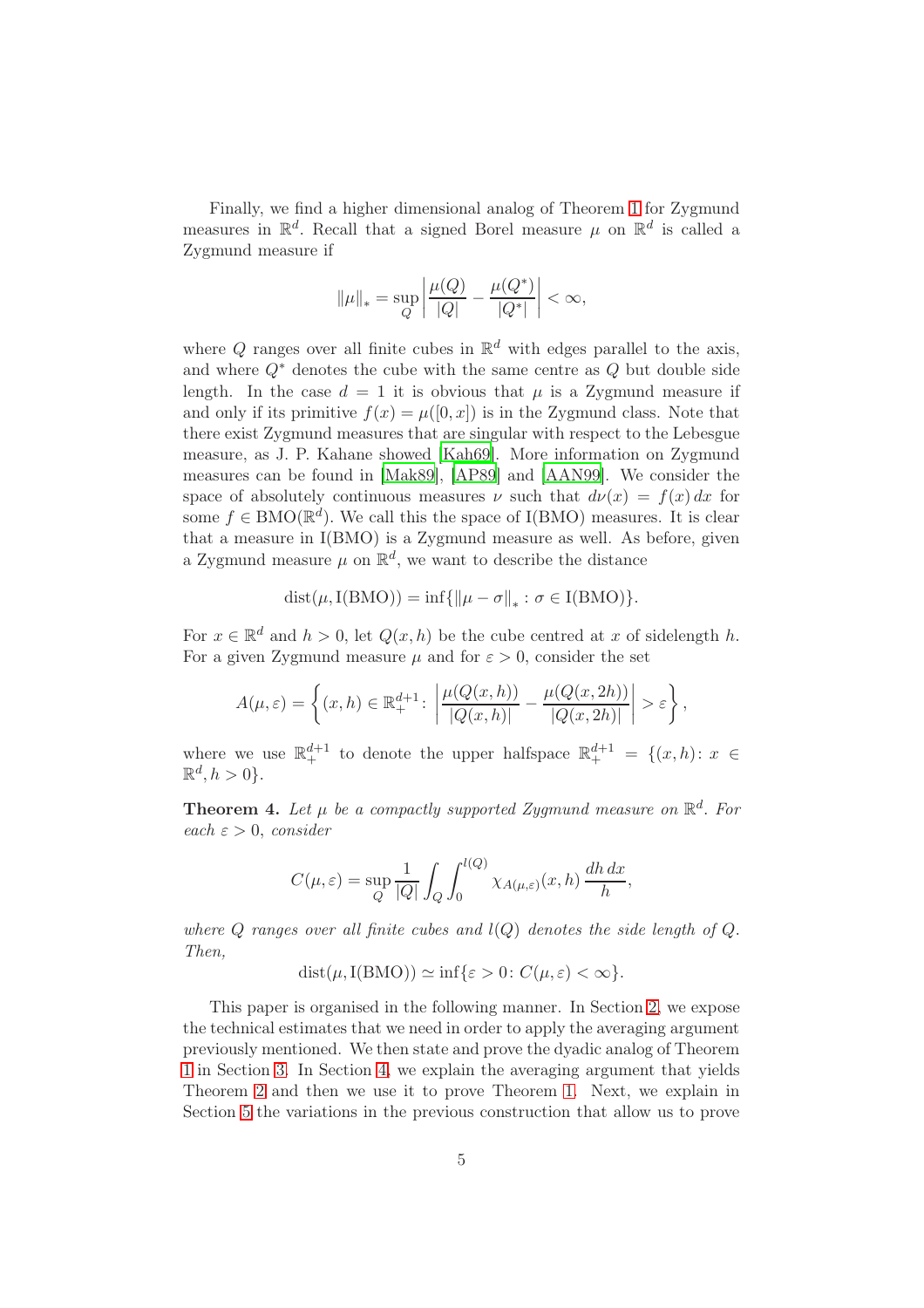Theorem [4.](#page-4-0) We devote Section [6](#page-21-0) to the application of our methods, showing Theorem [3.](#page-3-1) Finally, in Section [7](#page-23-0) we state three open problems closely related to our results.

It is a pleasure to thank Petros Galanopoulos, Oleg Ivrii and Martí Prats for several helpful conversations and interesting comments.

## <span id="page-5-0"></span>2 Preliminaries

We need an auxiliary result that estimates the oscillation of the second divided differences when changing their centre and step size. For a continuous function f we define its first divided difference at  $x \in \mathbb{R}$  with step size  $h > 0$ as

<span id="page-5-3"></span>
$$
\Delta_1 f(x, h) = \frac{f(x+h) - f(x)}{h}.
$$

For convenience, we may also denote  $\Delta_1 f(x, h) = \Delta_1 f(I)$ , where  $I = (x, x +$  $h$ ).

<span id="page-5-4"></span>**Lemma 1.** Let  $f \in \Lambda_*$  and assume that  $h' > h > 0$  and  $|x - t| < h'/2$ . Then

$$
\left|\Delta_2 f(x, h) - \Delta_2 f(t, h')\right| \lesssim
$$

$$
\|f\|_* \left(\frac{h' - h}{h'} \left(1 + \log \frac{h'}{h' - h}\right) + \frac{|x - t|}{h'} \log \left(\frac{h'}{|x - t|} + 1\right)\right). \tag{5}
$$

Proof. We split the proof in two steps. First, we find an estimate for the case  $h' = h$  and then another one for  $x = t$ . We start showing that, for  $h > 0$ , when  $|x-t| < h/2$ , then

<span id="page-5-2"></span>
$$
\left|\Delta_2 f(x,h) - \Delta_2 f(t,h)\right| \lesssim \|f\|_{*} \frac{|x-t|}{h} \log\left(\frac{h}{|x-t|} + 1\right). \tag{6}
$$

We claim that, if  $|x-t| > h/2$ , then

<span id="page-5-1"></span>
$$
|\Delta_1 f(x, h) - \Delta_1 f(t, h)| \lesssim ||f||_* \log \left(\frac{|x - t|}{h} + 1\right). \tag{7}
$$

Indeed, let u be the harmonic extension of f on the upper halfplane  $\mathbb{R}^2_+$ . It is a well known fact (see Chapter V of [\[Ste70](#page-26-1)] or [\[Llo02](#page-25-7)]) that

$$
\left|\frac{f(x+h)-f(x)}{h}-u_x(x,h)\right|\lesssim \|f\|_{*},
$$

and that

$$
\sup_{(x,h)\in\mathbb{R}^2_+} h|\nabla u_x(x,h)| \lesssim ||f||_*.
$$

Thus, if we denote by  $\rho(a, b)$  the hyperbolic distance between two points  $a, b \in \mathbb{R}^2_+,$  we get

$$
|u_x(x,h) - u_x(t,h)| \lesssim ||f||_* \rho((x,h),(t,h)).
$$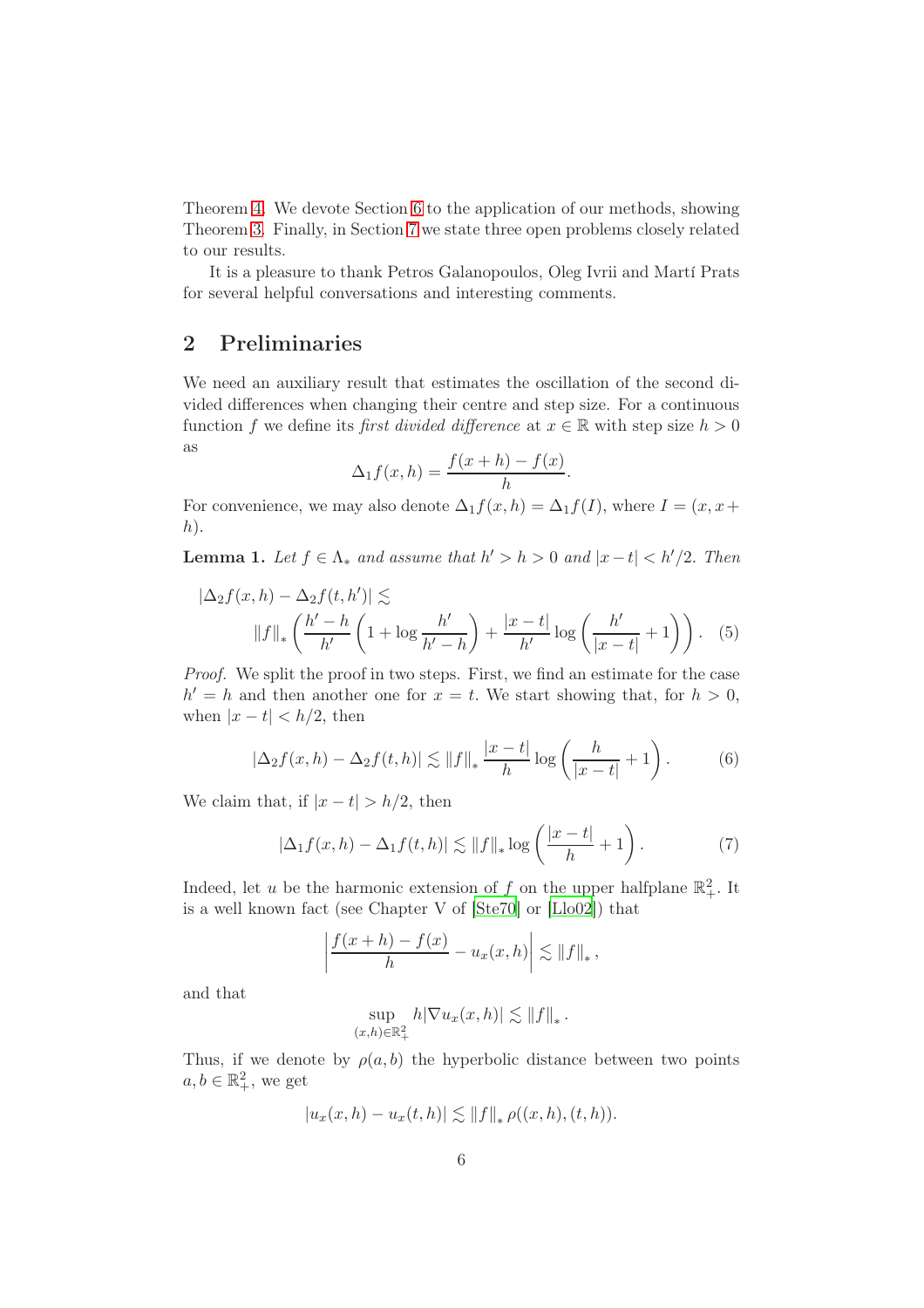Using the estimate

$$
\rho((x,h),(t,h)) \lesssim \log\left(\frac{|x-t|}{h}+1\right),\,
$$

we get  $(7)$ .

Now, assume  $x > t$  without loss of generality, and  $x - t < h/2$ . Write

$$
h(\Delta_2 f(x, h) - \Delta_2 f(t, h)) = (f(x + h) - f(t + h)) - (f(x) - f(t))
$$
  
+ 
$$
(f(x - h) - f(t - h)) - (f(x) - f(t))
$$

and apply [\(7\)](#page-5-1) to the first two terms taking  $x' = t + h$ ,  $t' = t$  and  $h' = x - t$ , and to the last two taking  $x' = t - h$ ,  $t' = t$  and  $h' = x - t$ . This shows [\(6\)](#page-5-2). Assume now that  $h' > h > 0$ . We want to see that

<span id="page-6-1"></span>
$$
|\Delta_2 f(x, h') - \Delta_2 f(x, h)| \lesssim ||f||_* \frac{h' - h}{h'} \left(1 + \log \frac{h'}{h' - h}\right). \tag{8}
$$

First note the following identity

$$
\Delta_2 f(x, h) - \Delta_2 f(x, h') =
$$
  

$$
\frac{h' - h}{h'} [\Delta_2 f(x, h) - (\Delta_1 f(x + h, h' - h) - \Delta_1 f(x - h', h' - h))].
$$

Using  $(7)$  on the last two terms, we get  $(8)$ . Finally,  $(5)$  is a direct consequence of  $(6)$  and  $(8)$ . □

## <span id="page-6-0"></span>3 The Dyadic Results

A dyadic rational is a number of the form  $k2^{-n}$  with  $k, n \in \mathbb{Z}$ . For  $n \geq 0$ , let  $\mathcal{D}_n = \{ [k2^{-n}, (k+1)2^{-n}] : k \in \mathbb{Z} \}$ . For  $n < 0$ , consider m such that  $n = -2m + 1$  or  $n = -2m$ , and let  $t_n = (4^m - 1)/3$ . In this case, define  $\mathcal{D}_n = \{ [k2^{-n} - t_n, (k+1)2^{-n} - t_n) : k \in \mathbb{Z} \}$ . A dyadic interval I is an interval such that  $I \in \mathcal{D}_n$  for some  $n \in \mathbb{Z}$ , and in this case we say that I is a dyadic interval of generation n. Denote by  $\mathcal{D} = \bigcup_{n \in \mathbb{Z}} \mathcal{D}_n$  the set of all dyadic intervals. Note that, given  $I \in \mathcal{D}_n$  for  $n \in \mathbb{Z}$ , there is a unique interval  $I^*$  in  $\mathcal{D}_{n-1}$  that contains I, which we call the *predecessor of I*. If I<sub>0</sub> is an arbitrary interval, we will use the notation  $\mathcal{D}(I_0) = \{I \in \mathcal{D} : I \subseteq I_0\}$ . As explained in the introduction, a continuous real valued function  $f$  on  $\mathbb R$  belongs to the dyadic Zygmund class, denoted  $f \in \Lambda_{*d}$ , if

$$
||f||_{*d} = \sup_{I \in \mathcal{D}} |\Delta_2 f(I)| < \infty.
$$

In a similar fashion, we say that a locally integrable function  $f$  has *bounded dyadic mean oscillation,*  $f \in BMO_d$ , if

$$
||f||_{\text{BMO }d} = \sup_{I \in \mathcal{D}} \left( \frac{1}{|I|} \int_I |f(x) - f_I|^2 \, dx \right)^{1/2} < \infty,
$$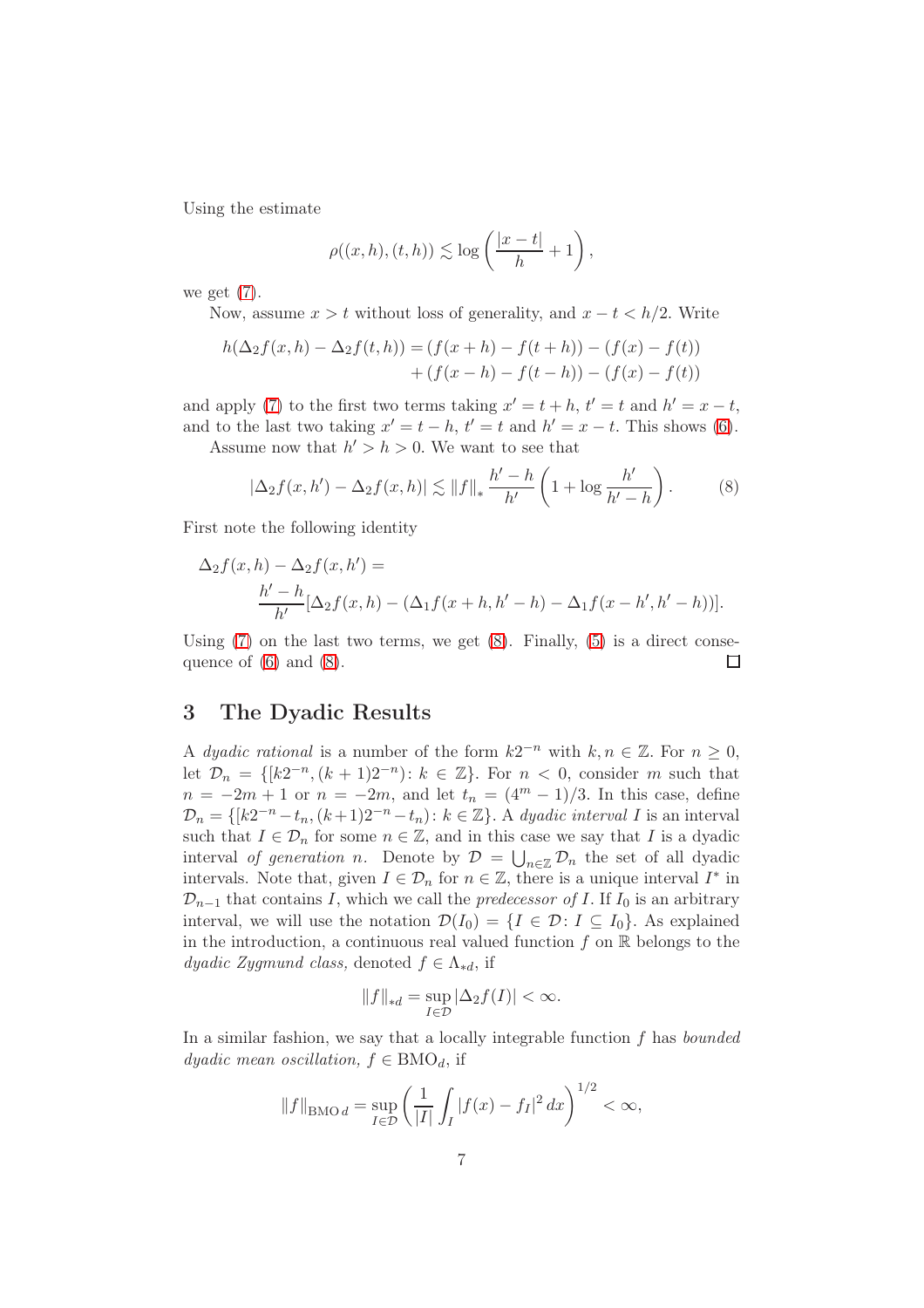and we consider the  $dyadic$  I(BMO) space to be the space of continuous real valued functions on  $\mathbb R$  whose distributional derivatives belong to  $BMO<sub>d</sub>$ , that is

$$
I(BMO)d = \{ f \in \mathcal{C}(\mathbb{R}) : f' \in BMOd \}.
$$

It is easy to see that each dyadic space contains its corresponding homogeneous space, that is BMO  $\subseteq$  BMO<sub>d</sub> and  $\Lambda_* \subseteq \Lambda_{*d}$ . It is important to remark, as well, that none of these pairs are equal. More information on the relation between BMO and  $BMO<sub>d</sub>$  can be found in [\[GJ82\]](#page-25-3), [\[Mei03](#page-25-4)] and [\[Con13](#page-25-5)].

The spaces  $\Lambda_{*d}$  and I(BMO)<sub>d</sub> can be regarded as well as spaces of dyadic martingales. We say that a sequence of functions  $S = \{S_n\}$  is a *dyadic* martingale if for all  $n \geq 0$  the following conditions are satisfied:

- (i)  $S_n$  is constant on any  $I \in \mathcal{D}_n$ ,
- (ii)  $S_n | I = \frac{1}{2}$  $\frac{1}{2}(S_{n+1}|I^{(1)}+S_{n+1}|I^{(2)})$  for all  $I \in \mathcal{D}_n$ , where  $I^{(1)}, I^{(2)}$  are the intervals in  $\mathcal{D}_{n+1}$  contained in  $\hat{I}$ .

We will denote the value of  $S_n$  at  $I \in \mathcal{D}_m$ ,  $m \geq n$ , by  $S_n(I)$ , and, if there is no ambiguity, when  $I \in \mathcal{D}_n$  we will just write  $S(I)$ . For  $x \in \mathbb{R}$  and  $n \geq 0$ , let  $I \in \mathcal{D}_n$  be such that  $x \in I$ . Then, we have that  $S_n(x) = S(I)$ , and we will denote  $S(x) = \lim_{n\to\infty} S_n(x)$  when this limit exists. For  $n \geq 1$ , we call jump of S at generation n the function  $\Delta S_n(x) = S_n(x) - S_{n-1}(x)$ , and if  $I \in \mathcal{D}_n$ , we use the notation  $\Delta S_n(I) = S_n(I) - S_{n-1}(I^*)$ , where  $I^*$  is the predecessor of  $I$ . One can easily check that for a dyadic martingale  $S$  the jumps  $\Delta S_j$  and  $\Delta S_k$  are orthogonal in  $L^2(I)$  for any  $I \in \mathcal{D}_0$  when  $j \neq k$ .

With these concepts at hand, we can associate to each function  $f \in \Lambda_{*d}$ a dyadic martingale S, which we shall call the average growth martingale of f, as follows. For a dyadic interval  $I = [a, b) \in \mathcal{D}_n$ , set

<span id="page-7-0"></span>
$$
S_n(I) = \frac{f(b) - f(a)}{b - a} = 2^n(f(b) - f(a)).
$$
\n(9)

Now, observe that the second divided difference of  $f$  can be expressed in terms of the jumps of S; that is, for  $I \in \mathcal{D}_n$ , we have the relation

$$
|\Delta_2 f(I^*)| = 2|\Delta S(I)|.
$$

Now it is obvious that any dyadic martingale  $S$  is related to a function  $f \in \Lambda_{*d}$  (up to a linear term) through the relation [\(9\)](#page-7-0) if and only if

$$
||S||_* = \sup_{I \in \mathcal{D}} |\Delta S(I)| < \infty.
$$

To get the corresponding description of martingales associated with  $I(BMO)<sub>d</sub>$ functions, we will discretise [\(1\)](#page-1-3). Note that for  $f \in I(BMO)_d$ , with average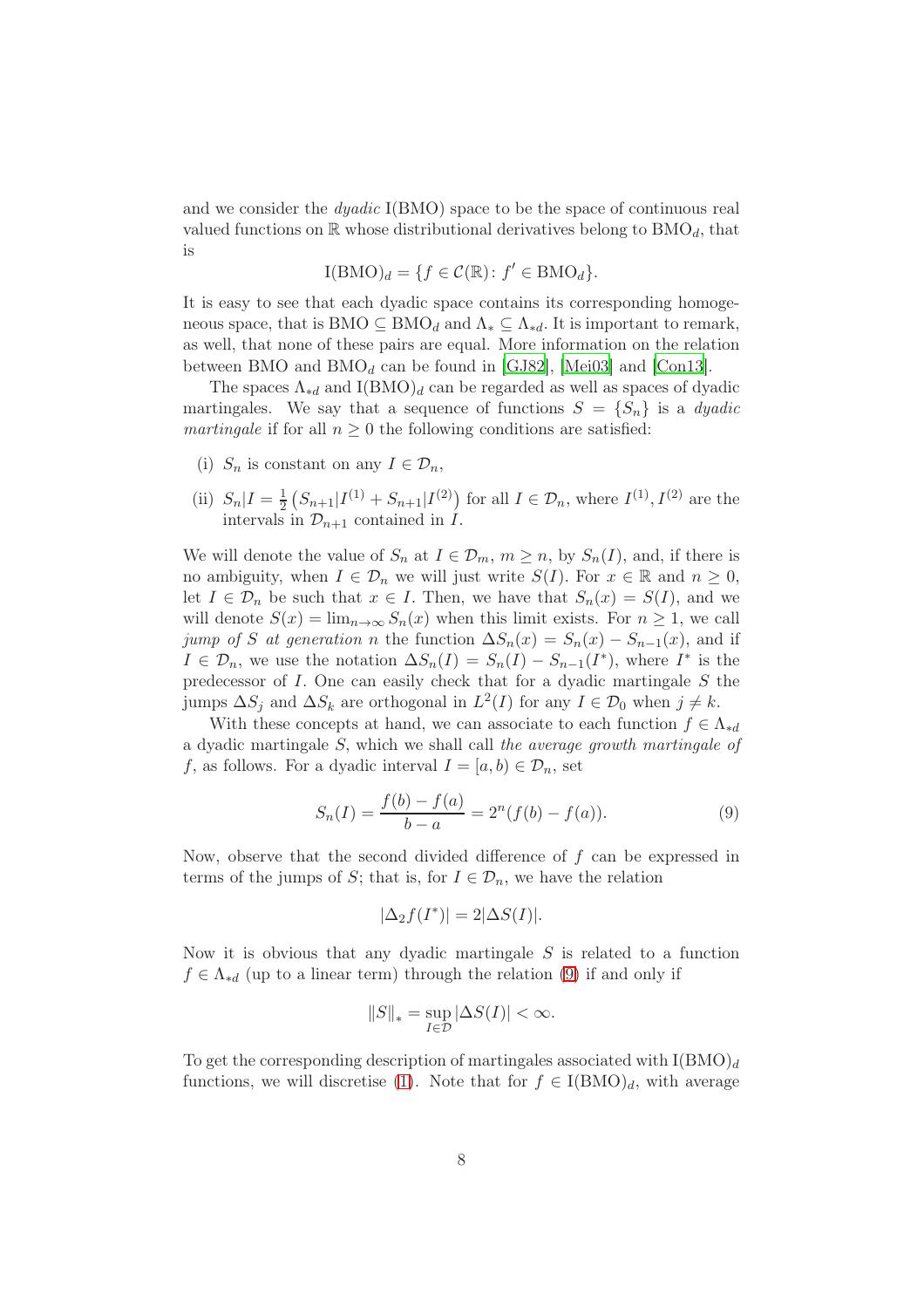growth martingale S, and  $I \in \mathcal{D}_N$ , using that the jumps  $\{\Delta S_n\}_{n \geq N}$  restricted to I of the martingale S are orthogonal in  $L^2$ , one can express

$$
\int_I |f'(x) - f'_I|^2 dx = \int_I \sum_{n > N} |\Delta S_n(x)|^2 dx.
$$

Thus, a martingale S is related to a function  $f \in I(BMO)_d$  through the relation [\(9\)](#page-7-0) if and only if

<span id="page-8-3"></span>
$$
||S||_{\text{BMO}} = \sup_{I \in \mathcal{D}} \left( \frac{1}{|I|} \sum_{J \in \mathcal{D}(I)} |\Delta S(J)|^2 |J| \right)^{1/2} < \infty. \tag{10}
$$

The analog of Theorem [1](#page-1-1) for this setting is the following

<span id="page-8-1"></span>**Theorem 5.** Let f be a compactly supported function in  $\Lambda_{*d}$ . For a fixed  $\varepsilon > 0$ , define  $D(f, \varepsilon)$  by

<span id="page-8-0"></span>
$$
D(f, \varepsilon) = \sup_{I \in \mathcal{D}} \frac{1}{|I|} \sum_{\substack{J \in \mathcal{D}(I) \\ |\Delta_2 f(J)| > \varepsilon}} |J|.
$$
 (11)

Then,

<span id="page-8-2"></span>
$$
dist(f, I(BMO)d) = inf{ $\varepsilon > 0$ :  $D(f, \varepsilon) < \infty$ }.
$$
 (12)

Note that we can rewrite this result in terms of martingales. Let  $f \in \Lambda_{*d}$ be compactly supported on a dyadic interval  $I_0$ , and consider its average growth martingale S defined by [\(9\)](#page-7-0). In this way,  $D(f, \varepsilon)$  in [\(11\)](#page-8-0) can be expressed as

<span id="page-8-4"></span>
$$
D(f,\varepsilon) = \sup_{I \in \mathcal{D}(I_0)} \frac{1}{|I|} \sum_{\substack{J \in \mathcal{D}(I) \\ |\Delta S(J)| > \varepsilon/2}} |J|.
$$
 (13)

*Proof of Theorem [5.](#page-8-1)* Without loss of generality, let us assume that  $f$  is supported on the dyadic interval  $I_0 = [0, 1]$ . We need to prove that, for a given  $\varepsilon > 0$ , there exists a function  $b \in I(BMO)_d$  satisfying  $||f - b||_{*d} \leq \varepsilon$  if and only if  $D(f, \varepsilon) < \infty$ . Denote by  $\varepsilon_0$  the infimum in the left-hand side of [\(12\)](#page-8-2).

Given  $\varepsilon > \varepsilon_0$ , we will construct a function  $b \in I(BMO)_d$  such that  $||f - b||_{*d} \leq \varepsilon$ . Consider the average growth martingale S for function f, defined by  $(9)$ . First, we approximate the martingale S by a martingale B related to an  $I(BMO)<sub>d</sub>$  function, that is satisfying [\(10\)](#page-8-3). Take  $B(I_0) = S(I_0)$ and construct B by setting  $\Delta B(J) = \Delta S(J)$  whenever  $|\Delta S(J)| > \varepsilon/2$  and  $\Delta B(J) = 0$  otherwise, for  $J \in \mathcal{D}(I_0)$ .

By construction, it is clear that  $||S - B||_* \leq \varepsilon/2$ . Moreover, for any  $I \in \mathcal{D}$ , we have

$$
\sum_{J \in \mathcal{D}(I)} |\Delta B(J)|^2 |J| \le ||S||_*^2 \sum_{\substack{J \in \mathcal{D}(I) \\ |\Delta S(J)| > \varepsilon/2}} |J| \le |I| ||S||_*^2 D(f, \varepsilon),
$$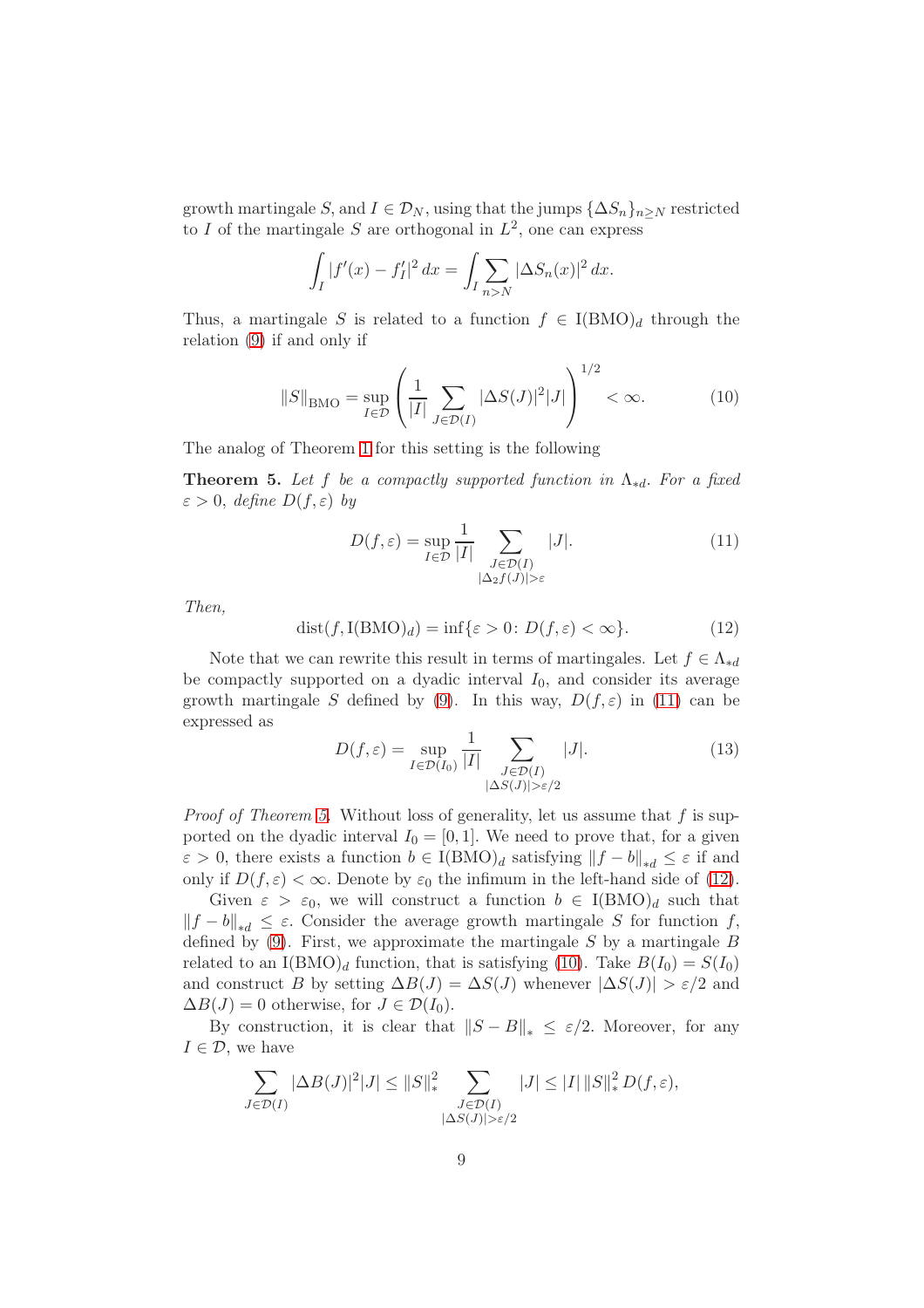showing that  $B$  satisfies  $(10)$ .

Now, using that the jumps  $\Delta B_j$  and  $\Delta B_k$  are orthogonal in  $L^2$ , we have

$$
\int_{I_0} \left(\sum_{n=1}^{\infty} \Delta B_n(x)\right)^2 dx = \int_{I_0} \sum_{n=1}^{\infty} |\Delta B_n(x)|^2 dx = \sum_{J \in \mathcal{D}(I_0)} |\Delta B(J)|^2 |J| < \infty.
$$

This gives that  $\lim_{n\to\infty} B_n(x)$  exists at almost every point  $x \in I_0$  and it is actually a square integrable function, so that we can integrate it to get  $b(x) = \int_0^x \lim_n B_n(s) ds \in I(BMO)_d$  such that  $||f - b||_{*d} \leq \varepsilon$ .

Finally, if  $\varepsilon < \varepsilon_0$ , we show that no function  $b \in I(BMO)_d$  satisfies  $||f - b||_{*d} \leq \varepsilon$ . Take  $\varepsilon_0 > \varepsilon_1 > \varepsilon$ , assume that there is  $b \in I(BMO)_d$  satisfying  $||f - b||_{*d} \leq \varepsilon$ , and let S and B be the respective average growth martingales for f and b. For any  $I \in \mathcal{D}$  such that  $|\Delta S(I)| > \varepsilon_1$ , we have that  $|\Delta B(I)| > \varepsilon_1 - \varepsilon = \delta > 0$ . Thus

$$
\frac{1}{|I|} \sum_{J \in \mathcal{D}(I)} |\Delta B(J)|^2 |J| > \frac{\delta^2}{|I|} \sum_{\substack{J \in \mathcal{D}(I) \\ |\Delta S(J)| > \varepsilon_1}} |J|.
$$

The supremum of this quantity when I ranges over all dyadic intervals is  $\delta^2 D(f, \varepsilon_1) = +\infty$ . This contradicts condition [\(10\)](#page-8-3) for martingale B and, hence, that b is an  $I(BMO)<sub>d</sub>$  function, concluding the proof of the theorem.  $\Box$ 

#### <span id="page-9-0"></span>4 From the Dyadic to the Continuous Setting

Before proving Theorem [2,](#page-3-0) let us make some observations. Consider the measurable mapping  $\alpha \mapsto t^{(\alpha)}$  from R to  $\Lambda_{*d}$  such that all  $t^{(\alpha)}$  are supported on  $I_0 = [0, 1]$  and such that  $||t^{(\alpha)}||_{*d} \leq 1$ , and let  $R \geq 1$ . We will denote by  $\mathcal{D}^0 = \mathcal{D}$  the standard dyadic filtration and by  $\mathcal{D}^{\beta}$  the translated filtration by  $-\beta$  units. We also extend this notation to denote by  $\mathcal{D}_n^0$  the set of intervals of size  $2^{-n}$  in  $\mathcal{D}^0$  and by  $\mathcal{D}_n^{\beta}$  the set of intervals of the same size in  $\mathcal{D}^{\beta}$ . Similarly, we denote by  $\Lambda_*^0$  the dyadic Zygmund class with respect to the filtration  $\mathcal{D}^0$  and  $\Lambda^{\beta}_*$  the Zygmund dyadic class with respect to  $\mathcal{D}^{\beta}$ . With this notation, if  $f(x) \in \Lambda_*^0$ , then  $f(x+\beta) \in \Lambda_*^\beta$ .

Now consider an arbitrary interval I and the adjacent interval  $\overline{I} = I - |I|$ of the same size. Fix  $R > 1$  and  $\alpha \in [-R, R]$  and let n be the minimum integer such that I contains an interval of  $\mathcal{D}_n^{\alpha}$ , and let  $\mathcal{F}_n(I)$  be the set of all such intervals. For each  $m > n$ , let  $\mathcal{F}_m(I)$  be the set of intervals  $J \in \mathcal{D}_m^{\alpha}$ <br>such that  $J \subset I \setminus \cup_{j=n}^{m-1} \mathcal{F}_j(I)$ . Then,  $\mathcal{F}(I) = \cup_{j \ge n} \mathcal{F}_j(I)$  is a covering of I by intervals of  $\mathcal{D}^{\alpha}$ . The covering  $\mathcal{F}(\tilde{I})$  of  $\tilde{I}$  is constructed in the exact same way.

Let us say that  $\mathcal{F}(I) = \{I_j\}_{j=1}^{\infty}$ . We may assume that the intervals  $I_j$ are ordered in the following way. Whenever  $j > k$ ,  $|I_j| \leq |I_k|$ , and we may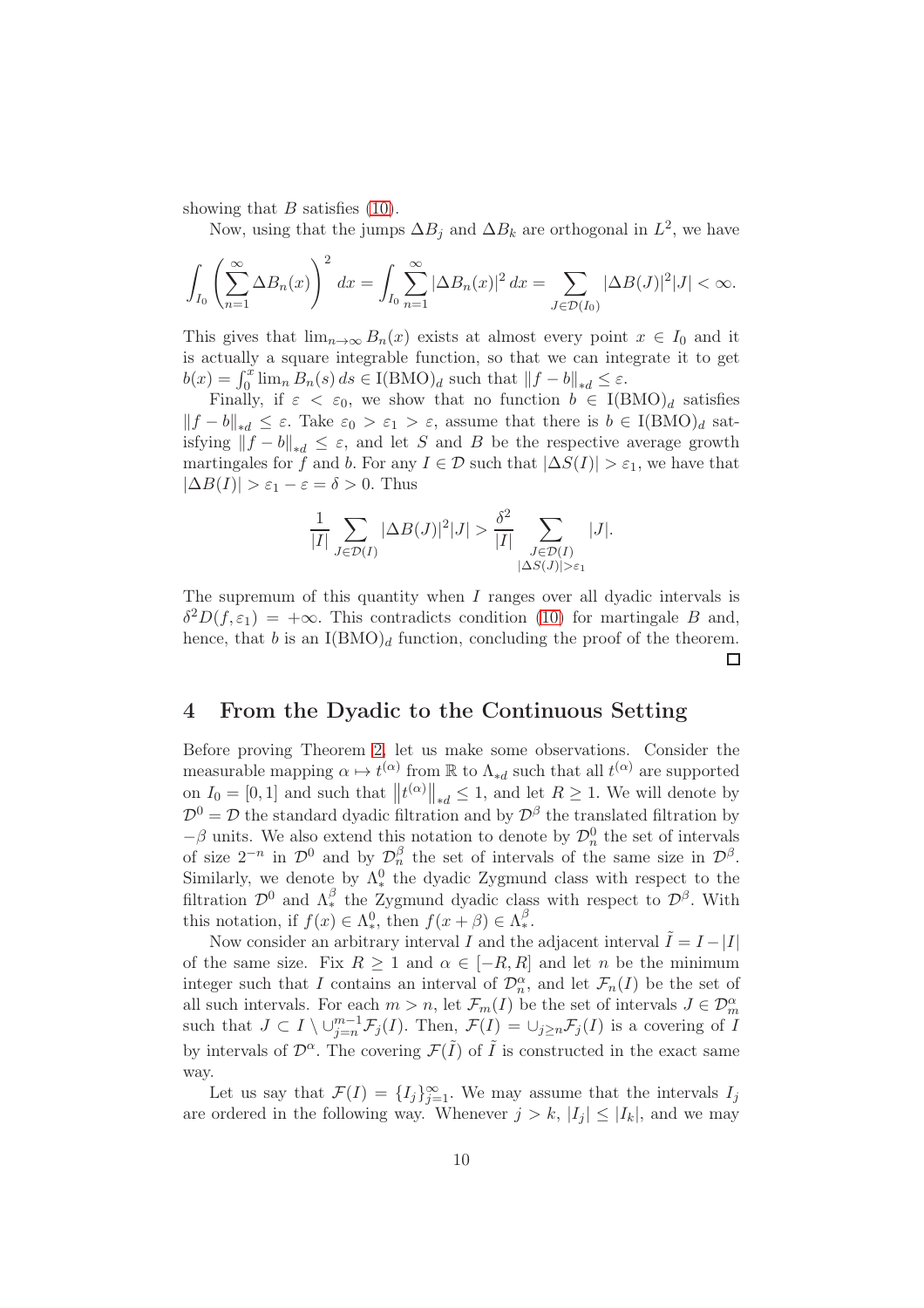take  $I_k$  to be to the left of  $I_j$  if  $|I_j| = |I_k|$ . That is, we order the intervals decreasing in size and left to right for those that have the same length. We consider the covering  $\mathcal{F}(\tilde{I}) = {\{\tilde{I}_j\}}_{j=1}^{\infty}$  to be ordered in the same way.

<span id="page-10-0"></span>**Lemma 2.** Let  $I \subseteq \mathbb{R}$  be a finite interval and  $\mathcal{F}(I)$  its covering by intervals of  $\mathcal{D}^{\alpha}$  constructed and ordered as previously explained. Then, the intervals of  $\mathcal{F}(I)$  have disjoint interiors and, for  $j \geq 1$ , they satisfy that  $|I_{j+2}| \leq |I_j|/2$ .

*Proof.* The intervals in  $\mathcal{F}(I)$  have disjoint interiors by construction. Moreover, these intervals are maximal in the sense that if  $J \in \mathcal{F}(I)$  and  $J \subsetneq J' \in$  $\mathcal{D}^{\alpha}$ , then  $J' \not\subset I$ . Thus, it is clear that for each  $n \geq 1$  there are at most two intervals in  $\mathcal{F}(I)$  of size  $2^{-n}|I|$ . This yields that, for  $j \geq 1$ , the intervals in  $\mathcal{F}(I)$  satisfy  $|I_{j+2}| \leq |I_j|/2$ . П

When  $|I| = 2^{-n}$  for some  $n \in \mathbb{Z}$ , the covering  $\mathcal{F}(\tilde{I}) = {\{\tilde{I}_j\}}_{j=1}^{\infty}$  is a translation of  $\mathcal{F}(I) = \{I_j\}_{j=1}^{\infty}$ . More precisely, if we order both  $\{\tilde{I}_j\}$  and  ${I_i}$  as previously explained, then for each  $j \geq 1$  we have that  $\tilde{I}_j = I_j - |I|$ and, trivially, for every  $j \geq 1$ ,  $|\tilde{I}_j| = |I_j|$ . However, for an arbitrary interval I, the sizes of the intervals in  $\mathcal{F}(I)$  and  $\mathcal{F}(\tilde{I})$  may be completely different. For instance, it could happen that for a given  $j \in \mathbb{Z}$ ,  $\mathcal{F}(I)$  had two intervals of size  $2^{-j}$  while  $\mathcal{F}(\tilde{I})$  had only one.

<span id="page-10-1"></span>**Lemma 3.** Let I and  $\tilde{I}$  be two adjacent intervals of the same length. Fix  $\alpha \in \mathbb{R}$ . Then there are coverings  $\mathcal{G}(I) = \{J_j\}$  and  $\mathcal{G}(\tilde{I}) = \{\tilde{J}_j\}$ , of I and  $\tilde{I}$  respectively, both consisting of intervals of  $\mathcal{D}^{\alpha}$ , with  $|J_j| = |\tilde{J}_j|$  for any j, and with  $|J_{i+2}| \leq |J_i|/2$ .

*Proof.* Consider the previous coverings  $\mathcal{F}(I) = \{I_j\}$  and  $\mathcal{F}(\tilde{I}) = \{\tilde{I}_j\}$ . If  $|I_1| = |\tilde{I}_1|$ , then take  $J_1 = I_1$  and  $\tilde{J}_1 = \tilde{I}_1$ . If these sizes are different, assume  $|I_1| > |\tilde{I_1}|$  (otherwise the procedure is the same), there exists an integer  $k \geq 2$  such that  $\sum_{j=1}^k |\tilde{I}_j| = |I_1|$ . Note that k exists because all  $|I_j|$  (and also  $|\tilde{I}_j|$  are dyadic rationals that add up to  $|I| = |\tilde{I}|$ . Then take  $\tilde{J}_j = \tilde{I}_j$ for  $1 \leq j \leq k$ , and choose pairwise disjoint intervals  $J_1, \ldots, J_k \in \mathcal{D}(I_1)$ such that  $I_1 = \bigcup_{l=1}^k J_l$  and that, for each  $1 \leq j \leq k$ ,  $\big|J_j\big| = \big|\tilde{J}_j\big|$ . Note that, for  $1 \leq j \leq k-2$ , we have that  $|J_{j+2}| = |\tilde{J}_{j+2}| \leq |\tilde{J}_j|$  because of Lemma [2.](#page-10-0) Recursively, consider that we have fixed  $\{J_j\}_{j=1}^p \in \mathcal{G}(I)$  and  $\{\tilde{J}_j\}_{j=1}^p\in\mathcal{G}(\tilde{I}),$  let  $m,n$  be the smallest integers such that  $I_m\subseteq I\setminus\cup_{j=1}^p J_j$ and  $\tilde{I}_n \subseteq \tilde{I} \setminus \cup_{j=1}^p \tilde{J}_j$ , and repeat the previous step with  $I_m$  and  $\tilde{I}_n$ .  $\Box$ 

Given two finite intervals  $I_1, I_2$ , we say that their *minimal common pre*decessor in  $\mathcal{D}^{\alpha}$ , denoted  $P_{\alpha}(I_1, I_2)$ , is the interval  $P_{\alpha}(I_1, I_2) \in \mathcal{D}^{\alpha}$  such that  $I_1 \cup I_2 \subseteq P_\alpha(I_1, I_2)$  and such that for every  $J \in \mathcal{D}^\alpha$  that satisfies  $I_1 \cup I_2 \subseteq J$ , then  $P_{\alpha}(I_1, I_2) \subseteq J$ . If  $I_1, I_2 \in \mathcal{D}^{\alpha}$ , we define their *distance in the dyadic filtration*  $\mathcal{D}^{\alpha}$ , denoted by dist<sub> $\alpha$ </sub> $(I_1, I_2)$ , as

$$
dist_{\alpha}(I_1, I_2) = \log_2 \frac{|P_{\alpha}(I_1, I_2)|}{|I_1|} + \log_2 \frac{|P_{\alpha}(I_1, I_2)|}{|I_2|}.
$$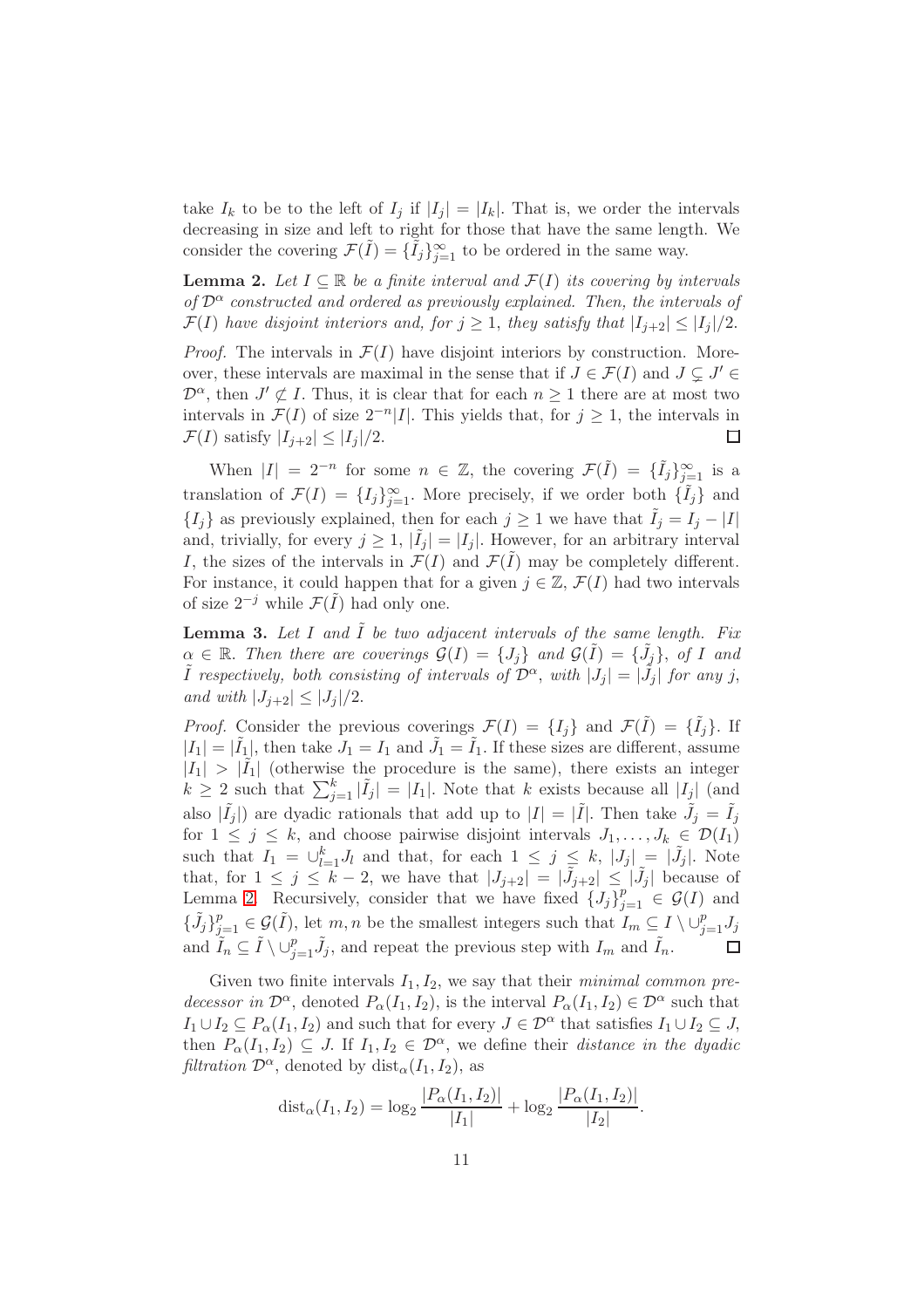Here it is necessary to specify the index  $\alpha$  as one could have two intervals  $I_1, I_2$  that were dyadic in two different filtrations  $\mathcal{D}^{\alpha}$  and  $\mathcal{D}^{\beta}$  such that the difference between both distances is as large as desired.

<span id="page-11-0"></span>**Lemma 4.** Consider  $f \in \Lambda_{*d}^{\alpha}$  and  $I, J \in \mathcal{D}^{\alpha}$ . Then,

$$
|\Delta_1 f(I) - \Delta_1 f(J)| \le ||f||_{*d} \operatorname{dist}_{\alpha}(I, J).
$$

*Proof.* Consider the sequences  $\{I_j\}_{j=0}^k$  and  $\{J_j\}_{j=0}^l$  in  $\mathcal{D}^{\alpha}$  such that  $I_0 = I$ ,  $J_0 = J$ ,  $I_k = J_l = P_\alpha(I, J)$ , and such that  $I_j^* = I_{j+1}$  for  $0 \le j < k$ , and such that  $J_j^* = J_{j+1}$  for  $0 \le j < l$ . One has that

$$
|\Delta_1 f(I) - \Delta_1 f(J)| \le \sum_{j=0}^{k-1} |\Delta_1 f(I_j) - \Delta_1 f(I_{j+1})| + \sum_{j=0}^{l-1} |\Delta_1 f(J_j) - \Delta_1 f(J_{j+1})|.
$$

Each term of these sums is bounded by  $||f||_*$  and, since there are exactly  $dist_{\alpha}(I, J)$  terms, the result follows.  $\Box$ 

For future convenience, given a finite interval  $I$ , we will denote its midpoint by  $c(I)$ .

<span id="page-11-1"></span>**Lemma 5.** Fix  $R \geq 1$  and let I and  $\tilde{I}$  be two adjacent intervals of the same length. Let N be the integer such that  $2^{-N-1} < |I| \leq 2^{-N}$  and let M be the integer such that  $2^{M-1} < R \leq 2^M$ . Then, for each  $k \geq 1$ , one has that

$$
|\{\alpha \in [-R, R] : |P_{\alpha}(I, \tilde{I})| = 2^{k-N}\}| \le 2^{M+1}2^{-k+2}.
$$

*Proof.* Note that for any value of  $\alpha$ , one has that  $|P_{\alpha}(I, \tilde{I})| = 2^{k}2^{-N}$  for some positive integer k. For  $k \geq 2$ , the size of the minimal common predecessor in  $\mathcal{D}^{\alpha}$  is exactly  $2^{k-N}$  if and only if there is some  $J \in \mathcal{D}^{\alpha}$ , with  $|J| = 2^{k-N}$ , such that  $c(J) \in I \cup \tilde{I}$ . For the case  $k = 1$ , it is only true that if  $J \in \mathcal{D}^{\alpha}$ , with  $|J| = 2^{1-N}$ , is the minimal common predecessor, then  $c(J) \in I \cup \tilde{I}$ , while the reciprocal does not hold.

Consider  $J \in \mathcal{D}_{N-k}$ , and consider as well the translated intervals  $J + \alpha$ , for  $\alpha \in [-R, R]$ , and their midpoints  $c(J + \alpha)$ . The set  $\{\alpha \in [-R, R] : c(J + \alpha)$  $\alpha$ )  $\in I \cup \tilde{I}$  has measure  $2^{-N+1}$ , which is the measure of  $I \cup \tilde{I}$ . Note that it is actually here that we implicitly use that  $R \geq 1$ , since otherwise it could be that this set had length  $2^{M+1}$ . Since in  $[-R, R]$  there are at most  $2^{M+1}2^{N-k+1}$  intervals of length  $2^{k-N}$ , the result follows immediately.  $\Box$ 

*Proof of Theorem [2.](#page-3-0)* Assume without loss of generality that  $I_0 = [0, 1]$  and fix  $R \geq 1$ . We just need to check that

$$
\sup_{I} |\Delta_1 t_R(I) - \Delta_1 t_R(\tilde{I})| \le C < \infty,
$$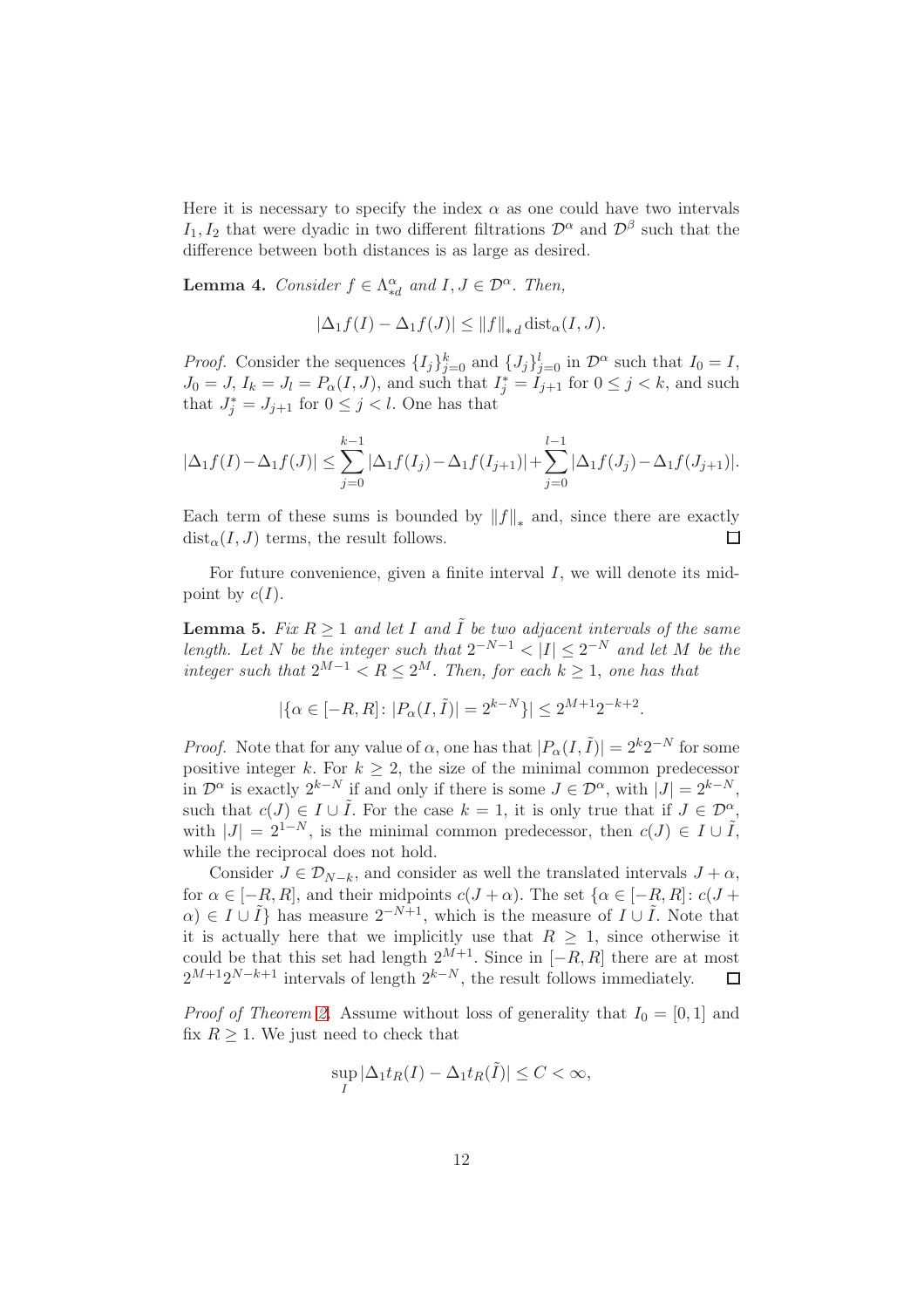where I ranges over all finite intervals, with  $\tilde{I} = I - |I|$ , and where C is independent of the value of  $R$ . Fix a finite interval  $I$  and consider the integer N such that  $2^{-N-1} < |I| \leq 2^{-N}$ . First, we express

$$
\Delta_1 t_R(I) - \Delta_1 t_R(\tilde{I}) = \frac{1}{2R} \int_{-R}^{R} \left( \Delta_1 t^{(\alpha)}(\alpha + I) - \Delta_1 t^{(\alpha)}(\alpha + \tilde{I}) \right) d\alpha.
$$

Now, for a given  $\alpha$ , consider the coverings  $\mathcal{G}^{\alpha}(I) = \{I_j\}_{j=1}^{\infty}$  and  $\mathcal{G}^{\alpha}(\tilde{I}) =$  $\{\tilde{I}_j\}_{j=1}^{\infty}$  given in Lemma [3,](#page-10-1) that satisfy  $|I_j| = |\tilde{I}_j|$  for  $j \geq 1$ . We can express

$$
|\Delta_1 t^{(\alpha)}(\alpha + I) - \Delta_1 t^{(\alpha)}(\alpha + \tilde{I})| \le \sum_{j \ge 1} \frac{|I_j|}{|I|} |\Delta_1 t^{(\alpha)}(\alpha + I_j) - \Delta_1 t^{(\alpha)}(\alpha + \tilde{I}_j)|
$$

Observe that  $\alpha + I_j \in \mathcal{D}^0$  and, since  $t^{(\alpha)} \in \Lambda^0_{*d}$ , using Lemma [2](#page-10-0) and Lemma [4](#page-11-0) we may bound the previous quantity by

$$
\sum_{j\geq 1} \frac{|I_j|}{|I|} ||t^{(\alpha)}||_{*d} \operatorname{dist}_{\alpha}(I_j, \tilde{I}_j) \lesssim \sum_{j\geq 1} 2^{-\frac{j}{2}} \log \left(2^{N+\frac{j}{2}} |P_{\alpha}(I, \tilde{I})|\right),
$$

where we have also used that  $||t^{(\alpha)}||_{*d} \leq 1$  for every  $\alpha$ . Summing over j, we get

$$
|\Delta_1 t^{(\alpha)}(\alpha + I) - \Delta_1 t^{(\alpha)}(\alpha + \tilde{I})| \lesssim 1 + N + \log |P_\alpha(I, \tilde{I})|.
$$

Averaging over  $\alpha$ , we have

$$
|\Delta_1 t_R(I) - \Delta_1 t_R(\tilde{I})| \lesssim \frac{1}{R} \int_{-R}^R \left(1 + N + \log|P_\alpha(I, \tilde{I})|\right) d\alpha.
$$

Set  $R_k = \{ \alpha \in [-R, R] : |P_\alpha(I, \tilde{I})| = 2^{k-N} \}$  and recall that, by Lemma [5,](#page-11-1)  $|R_k| \leq 2^{M+1}2^{-k+2}$ , where M is the integer such that  $2^{M-1} < R \leq 2^M$ . Then, we can bound the last quantity by

$$
2^{-M+1} \sum_{k \ge 1} \int_{R_k} \left( 1 + N + \log |P_\alpha(I, \tilde{I})| \right) d\alpha \lesssim \sum_{k \ge 1} 2^{-k} \left( 1 + N + \log 2^{k-N} \right),
$$

which is bounded by some positive constant  $C$ . Note that the factors depending on  $N$  and on  $M$  cancel out, which means that this last constant  $\Box$ depends neither on  $R$  nor on  $I$ .

We are now ready to prove Theorem [1.](#page-1-1)

*Proof of Theorem [1.](#page-1-1)* Let  $f \in \Lambda_*$  and let  $\varepsilon_0$  be the infimum in the left-hand side of [\(3\)](#page-1-2). First we show that, whenever  $\varepsilon < \varepsilon_0$ , there is no function  $b \in I(BMO)$  such that  $||f - b||_* \leq \varepsilon$ . Indeed, assume that for a given  $\varepsilon < \varepsilon_0$ there is  $b \in I(BMO)$  such that  $||f - b||_* \leq \varepsilon$ . Take  $\varepsilon < \varepsilon_1 < \varepsilon_0$  and note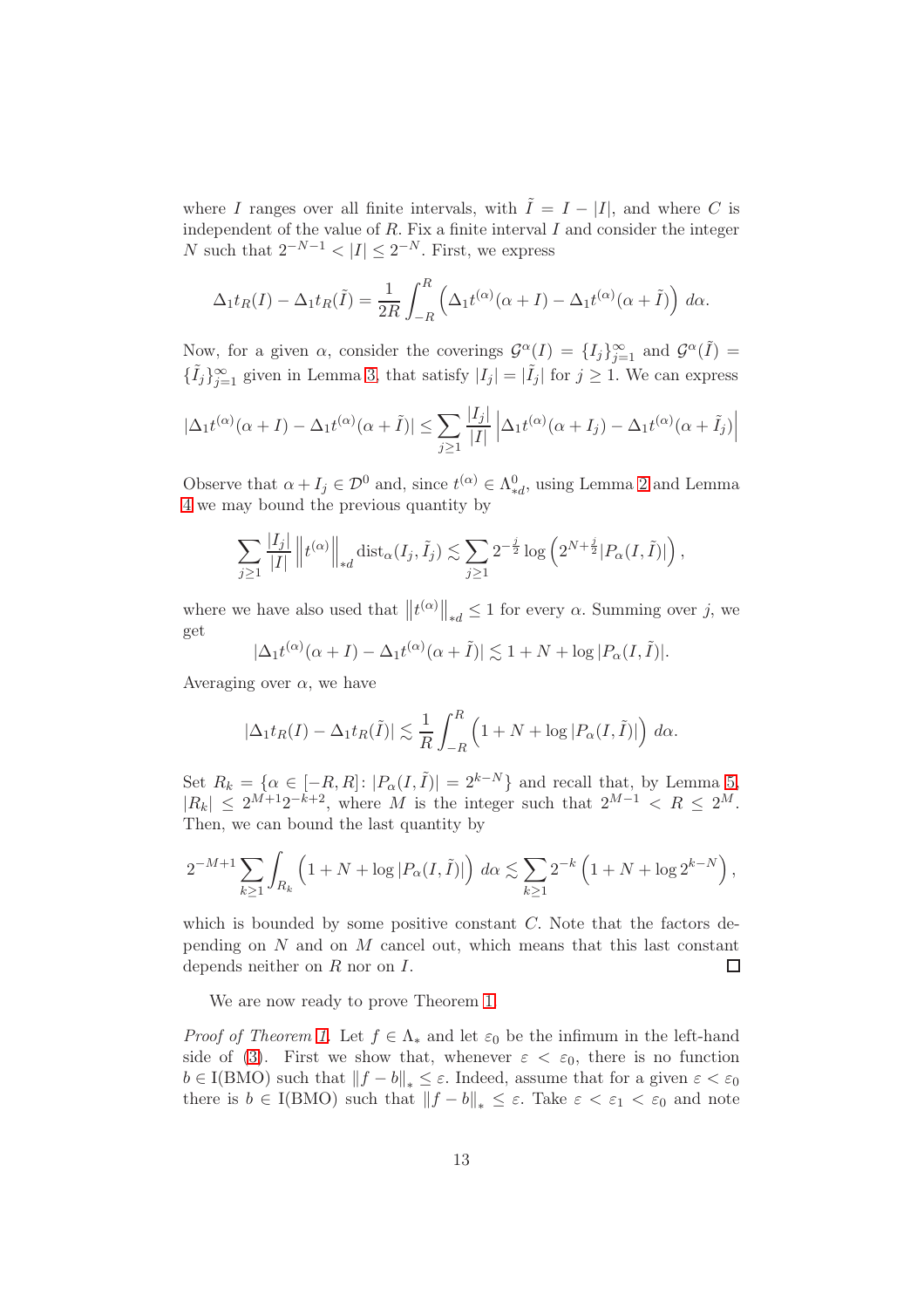that, whenever  $|\Delta_2 f(x, h)| > \varepsilon_1$  we have that  $|\Delta_2 b(x, h)| > \varepsilon_1 - \varepsilon = \delta > 0$ . In particular, this means that  $A(f, \varepsilon_1) \subseteq A(b, \delta)$ . Thus,

$$
\frac{1}{|I|} \int_I \int_0^{|I|} |\Delta_2 b(x, h)|^2 \frac{dh \, dx}{h} \ge \frac{\delta^2}{|I|} \int_I \int_0^{|I|} \chi_{A(f, \varepsilon_1)}(x, h) \frac{dh \, dx}{h},
$$

but the supremum, with  $I$  ranging over all finite intervals, of the later quantity is not finite since  $\varepsilon_1 < \varepsilon_0$ . By Theorem [A,](#page-1-0) this contradicts that  $b \in I(BMO)$ .

We are left with showing that there exists a universal constant  $C > 0$  such that, for any  $\varepsilon > \varepsilon_0$ , there is  $b = b(\varepsilon) \in I(BMO)$  such that  $||f - b||_* \leq C\varepsilon$ . For any such  $\varepsilon$ , by assumption we have that

<span id="page-13-0"></span>
$$
C(f,\varepsilon) = \sup_{I} \frac{1}{|I|} \int_{I} \int_{0}^{|I|} \chi_{A(f,\varepsilon)}(x,h) \frac{dh \, dx}{h} < \infty. \tag{14}
$$

Assume now, without loss of generality, that f has support in  $I_0 = [0, 1]$ . We claim that [\(14\)](#page-13-0) implies that  $D(f, \varepsilon)$  defined by [\(13\)](#page-8-4) is finite. To see this, take  $\varepsilon > \varepsilon_1 > \varepsilon_0$ , and let  $J \in \mathcal{D}$  be such that  $|\Delta S(J)| > \varepsilon/2$ , which is equivalent to say that  $|\Delta_2 f(c(J^*), |J|)| > \varepsilon$ . By Lemma [1,](#page-5-4) there exists  $\delta > 0$  such that if  $|x-c(J^*)| < \delta |J|$  and  $1-\delta < h/|J| < 1+\delta$ , then  $|\Delta_2 f(x, h)| > \varepsilon_1$ . Applying this to every dyadic interval J with  $|\Delta S(J)| > \varepsilon/2$ , we find the upper bound

$$
\frac{1}{|I|} \sum_{\substack{J \in \mathcal{D}(I) \\ |\Delta S(J)| > \varepsilon/2}} |J| \lesssim \frac{1}{|I|} \int_I \int_0^{|I|} \chi_{A(f,\varepsilon_1)}(x,h) \frac{dh \, dx}{h} \le C(f,\varepsilon_1)
$$

for all  $I \in \mathcal{D}$ . Thus,

<span id="page-13-1"></span>
$$
D(f,\varepsilon) = \sup_{I \in \mathcal{D}} \frac{1}{|I|} \sum_{\substack{J \in \mathcal{D}(I) \\ |\Delta S(J)| > \varepsilon/2}} |J| \lesssim C(f,\varepsilon_1). \tag{15}
$$

Next, for each  $\alpha \in [-1,1]$ , define  $f^{(\alpha)}(x) = f(x - \alpha) \in \Lambda_{*d}$ . By [\(15\)](#page-13-1) and Theorem [5,](#page-8-1) dist $(f^{(\alpha)}, I(BMO)_d) \leq \varepsilon$ . Hence, there are  $b^{(\alpha)} \in I(BMO)_d$  and  $t^{(\alpha)} \in \Lambda_{*d}$  such that  $f^{(\alpha)} = b^{(\alpha)} + t^{(\alpha)}$ , with  $||t^{(\alpha)}||_{*d} \leq \varepsilon$  for all  $\alpha \in [-1, 1]$ . This allows us to express

$$
f(x) = \frac{1}{2} \int_{-1}^{1} f^{(\alpha)}(x + \alpha) d\alpha
$$
  
=  $\frac{1}{2} \int_{-1}^{1} b^{(\alpha)}(x + \alpha) d\alpha + \frac{1}{2} \int_{-1}^{1} t^{(\alpha)}(x + \alpha) d\alpha.$ 

By Theorem [B,](#page-3-2) taking  $R = 1$ , the first integral yields a function  $b \in I(BMO)$ . By Theorem [2,](#page-3-0) with  $R = 1$  as well, the second integral yields a function  $t \in \Lambda_*$  with  $||t||_* \leq C\varepsilon$ , where the later constant is the same that appears in Theorem 2. This completes the proof. Theorem [2.](#page-3-0) This completes the proof.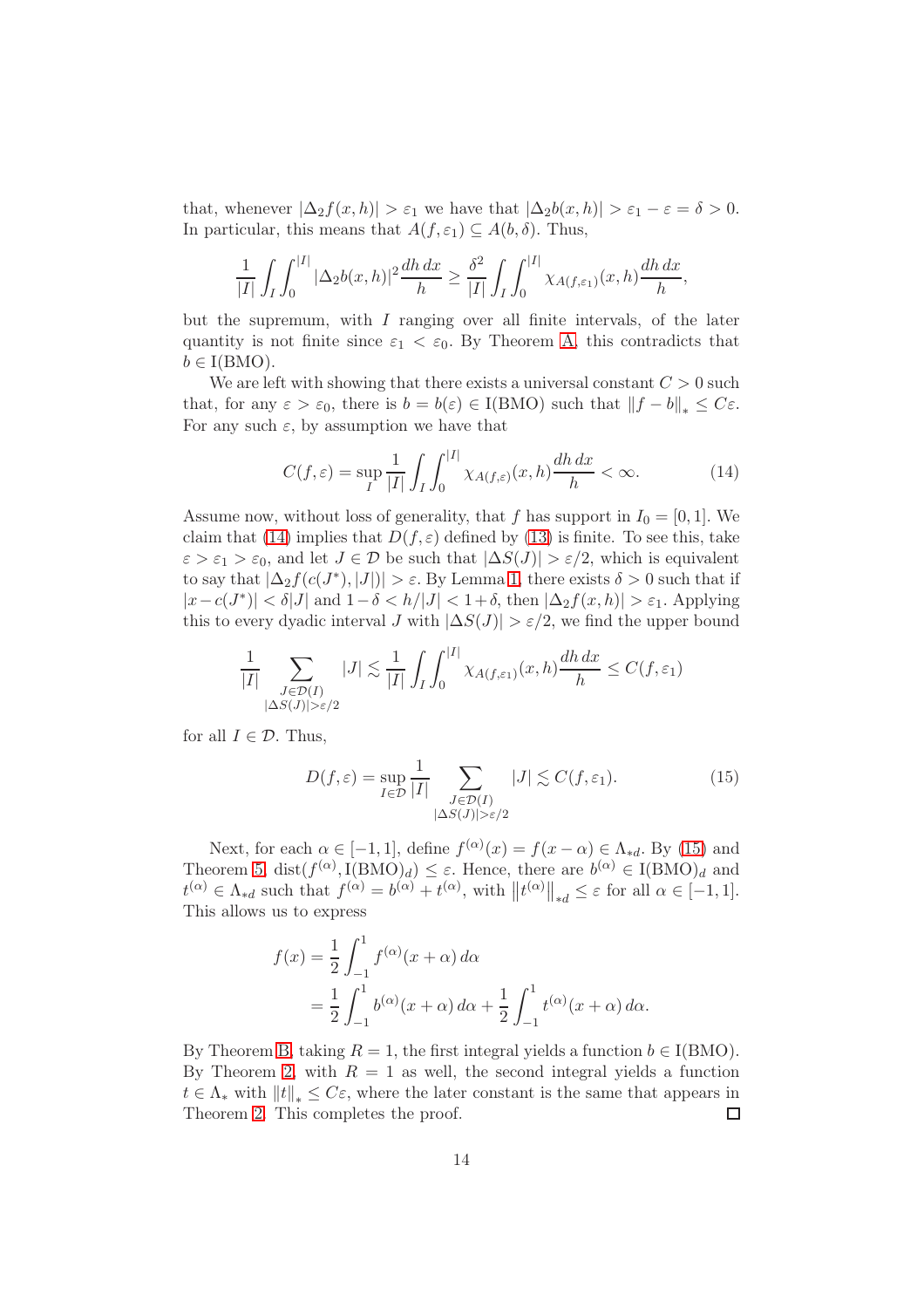### <span id="page-14-0"></span>5 The Higher Dimensional Result

For a Borel set  $A \subset \mathbb{R}^d$ , denote by |A| its Lebesgue measure. Let  $x =$  $(x_1, \ldots, x_d) \in \mathbb{R}^d$  and  $h > 0$  and denote by  $Q(x, h)$  the cube centred at x and with side length  $l(Q) = h$  and edges parallel to the axis. For a signed Borel measure  $\mu$  on  $\mathbb{R}^d$ , we will treat its densities on cubes as first divided differences, and denote them by

$$
\Delta_1 \mu(x, h) = \frac{\mu(Q(x, h))}{|Q(x, h)|}, \quad (x, h) \in \mathbb{R}^{d+1}_+,
$$

and we also define its second divided differences on cubes as

$$
\Delta_2 \mu(x, h) = \Delta_1 \mu(x, h) - \Delta_1 \mu(x, 2h), \quad (x, h) \in \mathbb{R}^{d+1}_+.
$$

Here,  $\mathbb{R}^{d+1}_+$  denotes the upper halfspace,  $\mathbb{R}^{d+1}_+ = \{(x,h): x \in \mathbb{R}^d, h > 0\}.$ We say that a signed Borel measure  $\mu$  on  $\mathbb{R}^d$  is a Zygmund measure,  $\mu \in \Lambda_*$ , if it satisfies

$$
\|\mu\|_{*} = \sup_{(x,h)\in\mathbb{R}_{+}^{d+1}} |\Delta_2\mu(x,h)| < \infty.
$$

Note that there can be Zygmund measures that are singular with respect to the Lebesgue measure (see [\[Kah69](#page-25-6)] and [\[AAN99](#page-24-1)]). Recall that a real valued function f on  $\mathbb{R}^d$  is said to have bounded mean oscillation in  $\mathbb{R}^d$ ,  $f \in \text{BMO}(\mathbb{R}^d)$ , if

$$
||f||_{\text{BMO}} = \sup_{Q} \left( \frac{1}{|Q|} \int_{Q} |f(x) - f_{Q}|^{2} dx \right)^{1/2} < \infty,
$$

where Q ranges over all finite cubes in  $\mathbb{R}^d$  with edges parallel to the axis and  $f_Q = \frac{1}{|C|}$  $\frac{1}{|Q|} \int_Q f(x) dx$ . We will say that a signed Borel measure  $\nu$  on  $\mathbb{R}^d$  is an I(BMO) measure,  $\nu \in I(BMO)$ , if it is absolutely continuous with respect to the Lebesgue measure and its Radon-Nikodym derivative is

$$
d\nu(x) = b(x)dx
$$

for some function  $b \in BMO(\mathbb{R}^d)$ . Using a characterisation of  $BMO(\mathbb{R}^d)$  func-tions due to R. Strichartz (see [\[Str80](#page-26-2)]), one can see that such a measure  $\nu$ satisfies

<span id="page-14-1"></span>
$$
\sup_{Q} \left( \frac{1}{|Q|} \int_{Q} \int_{0}^{l(Q)} |\Delta_2 \nu(x, h)|^2 \frac{dh \, dx}{h} \right)^{1/2} < \infty. \tag{16}
$$

Conversely, whenever  $\nu$  satisfies equation [\(16\)](#page-14-1), it is an absolutely continuous measure with Radon-Nikodym derivative in  $BMO(\mathbb{R}^d)$  (see [\[DN02](#page-25-8)]).

Here we state a version of Theorem [1](#page-1-1) for Zygmund measures in  $\mathbb{R}^d$ . For a given Zygmund measure  $\mu$  and  $\varepsilon > 0$ , consider the set

$$
A(\mu, \varepsilon) = \left\{ (x, h) \in \mathbb{R}^{d+1}_+ : |\Delta_2 \mu(x, h)| > \varepsilon \right\}.
$$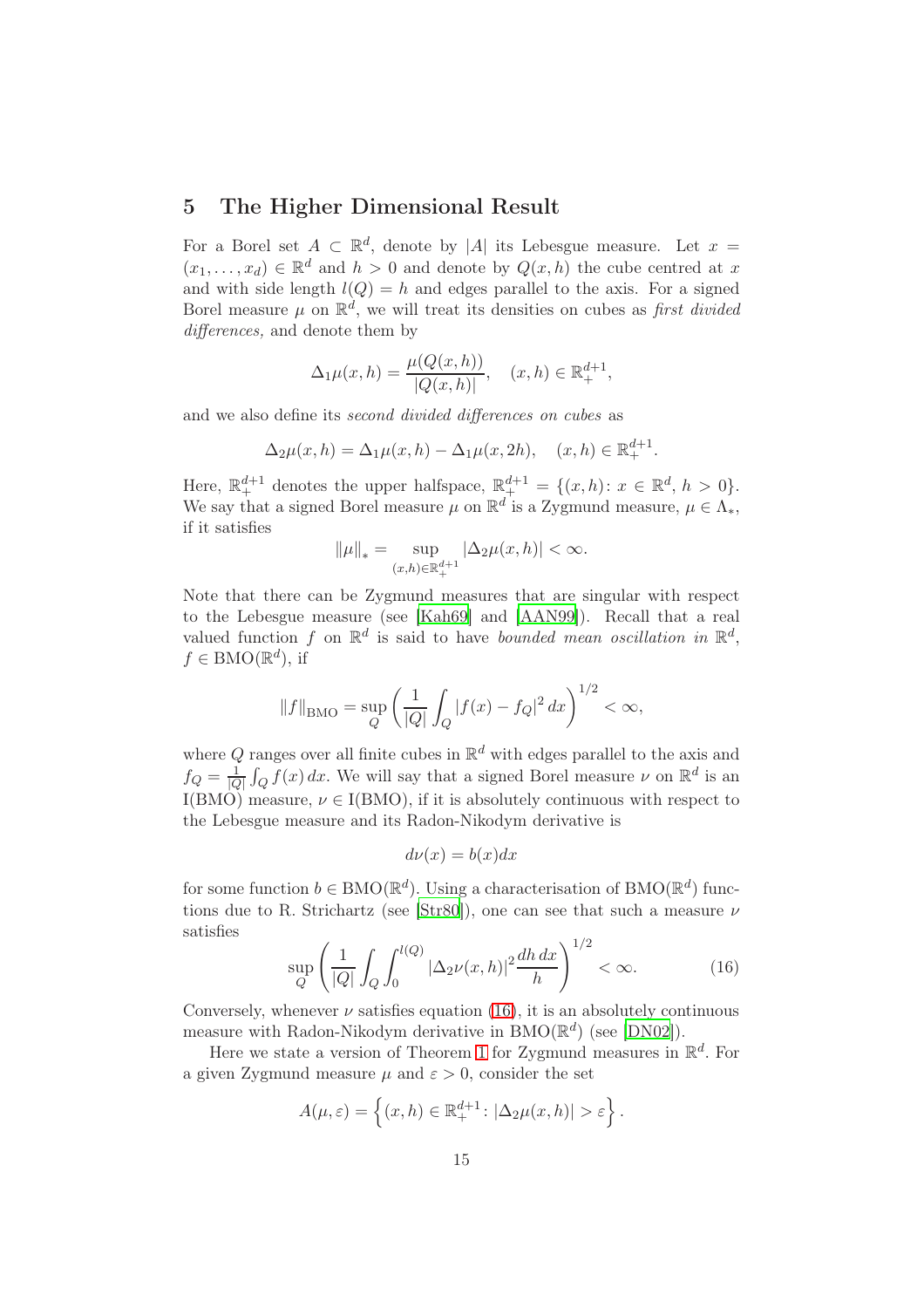**Theorem [4.](#page-4-0)** Let  $\mu$  be a compactly supported Zygmund measure on  $\mathbb{R}^d$ . For each  $\varepsilon > 0$  consider

$$
C(\mu, \varepsilon) = \sup_{Q} \frac{1}{|Q|} \int_{Q} \int_{0}^{l(Q)} \chi_{A(\mu, \varepsilon)}(x, h) \frac{dh \, dx}{h},
$$

where Q ranges over all finite cubes with edges parallel to the axis. Then

 $dist(\mu, I(BMO)) \simeq \inf{\varepsilon > 0: C(\mu, \varepsilon) < \infty}.$ 

The proof of this result follows the same lines as that of Theorem [1.](#page-1-1) Nonetheless, one has to adapt the auxiliary results used in showing that theorem. First, we state and show the technical estimate in  $\mathbb{R}^d$  which is analogous to Lemma [1.](#page-5-4) For convenience, given  $y \in \mathbb{R}^{d-1}$  and  $h > 0$  we will denote by  $q(y, h)$  the cube in  $\mathbb{R}^{d-1}$  centred at y, with sidelength  $l(Q) = h$ and edges parallel to the axis.

**Lemma 6.** Let  $\mu \in \Lambda_*$  and assume that  $h' > h > 0$  and  $|x - t| < h/2$ . Then

$$
|\Delta_2\mu(x,h) - \Delta_2\mu(t,h')|
$$
  
\n
$$
\leq C_d \|\mu\|_* \left(\frac{h'-h}{h}\left(1+\log\left(\frac{h}{h'-h}+1\right)\right) + \frac{|x-t|}{h}\log\left(\frac{h}{|x-t|}+1\right)\right).
$$

Here, the constant  $C_d$  does only depend on the dimension d.

Proof. The proof is split in two steps. First, we find an estimate for the case  $h = h'$  and then another one for  $x = t$ . We start showing that, for  $h > 0$ , when  $|x-t| < h/2$ 

<span id="page-15-0"></span>
$$
|\Delta_2 \mu(x, h) - \Delta_2 \mu(t, h)| \le C_d \|\mu\|_* \frac{|x - t|}{h} \log \left(\frac{h}{|x - t|} + 1\right). \tag{17}
$$

First, if  $|x-t| > h/2$ , then

<span id="page-15-1"></span>
$$
|\Delta_1 \mu(x, h) - \Delta_1 \mu(t, h)| \lesssim ||\mu||_* \log \left(\frac{|x - t|}{h} + 1\right). \tag{18}
$$

The argument to show this bound is the same as in Lemma [1.](#page-5-4) The only difference is that one has to consider u to be the harmonic extension of  $\mu$  on the upper half-space  $\mathbb{R}^{d+1}_+$ , which will be itself a Bloch function, and use the well known fact (see Chapter V of [\[Ste70](#page-26-1)] or [\[Llo02](#page-25-7)]) that

$$
|\Delta_1\mu(x,h)-u(x,h)|\lesssim \|\mu\|_*.
$$

To show [\(17\)](#page-15-0), assume without loss of generality that  $x = (x_1, \ldots, x_{d-1}, x_d)$ and  $t = (x_1, \ldots, x_{d-1}, x'_d)$  with  $x'_d < x_d$ , and  $|x - t| < h/2$ . If we denote  $y = (x_1, \ldots, x_{d-1}) \in \mathbb{R}^{d-1}$ , one can see that

$$
|Q(x,h)|\left(\Delta_2\mu(x,h)-\Delta_2\mu(t,h)\right)=\mu(l_+)-\mu(l_-)+\frac{\mu(L_-)}{2^d}-\frac{\mu(L_+)}{2^d},
$$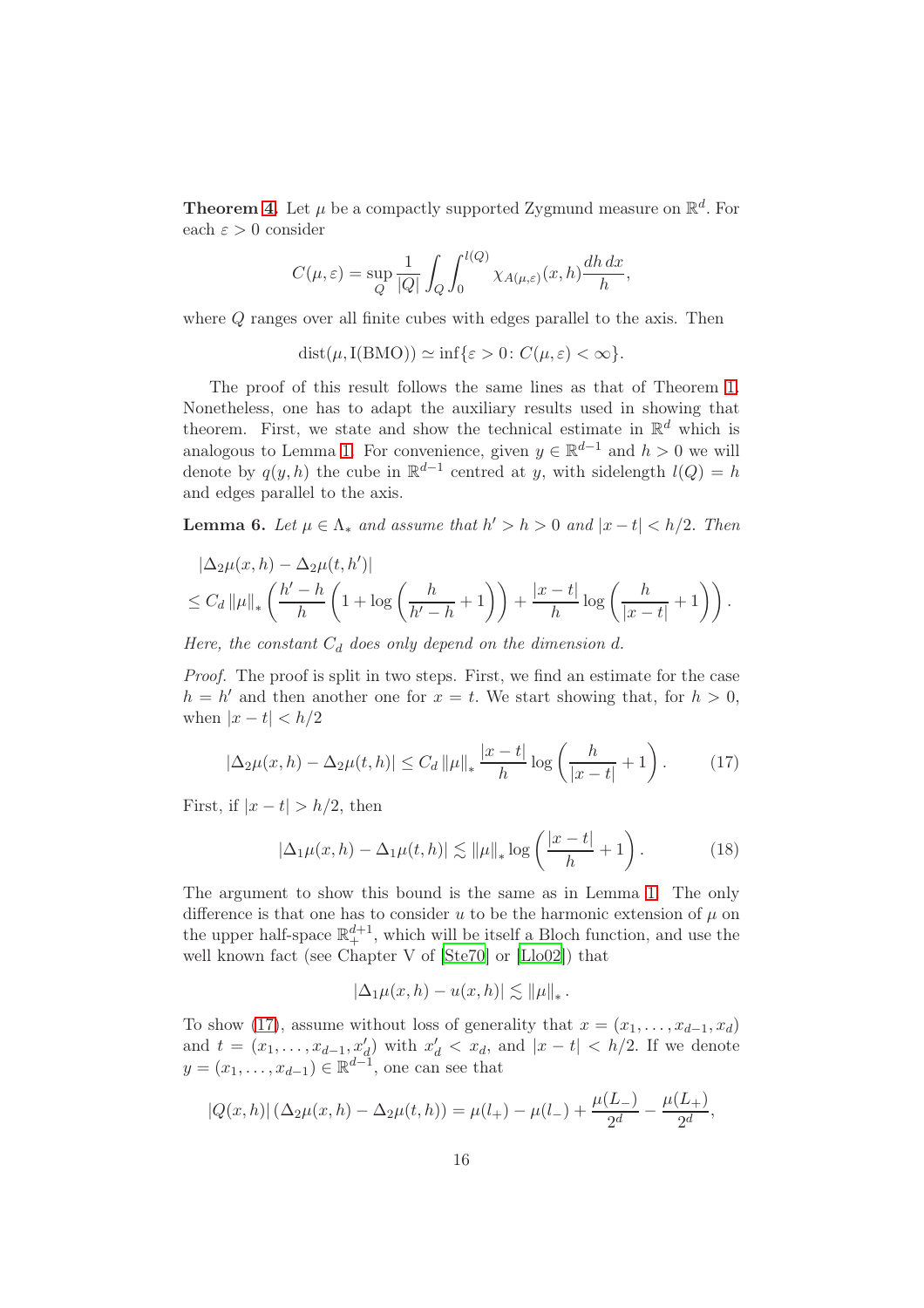where  $l_{+} = q(y, h) \times [x'_{d} + h/2, x_{d} + h/2], l_{-} = q(y, h) \times [x'_{d} - h/2, x_{d} - h/2]$  $h(2)$ ,  $L_{+} = q(y, 2h) \times [\dot{x}'_d + h, x_d + h)$  and  $L_{-} = q(y, 2h) \times [\dot{x}'_d - h, x_d - h]$ h) are parallelepipeds at opposite sides of the cubes  $Q(x, h)$  and  $Q(x, 2h)$ respectively. We just show how to estimate  $|\mu(l_+) - \mu(l_-)|$ , as the other terms are estimated in the same way. The idea here is to cover  $l_+$  with cubes  $\{P_i\}$  and to use a translated cover  $\{R_i\}$  for  $l_-\$ .



<span id="page-16-0"></span>Figure 1: Parallelepiped  $l_{+}$  seen from its base (bold square), and the distribution of the cubes  $P_j^m$ . Cubes of the same size belong to the same generation.

In order to cover  $l_+$  with the appropriate cubes, write first  $\frac{h}{|x-t|} =$  $\sum_{n\geq 0} k_n 2^{-n}$ , where  $k_0 \geq 2$  and  $k_n$  is 0 or 1 for  $n \geq 1$  (as in a binary expansion). We construct a generation 0 placing  $k_0^{d-1}$  cubes with mutually disjoint interiors of side length  $|x - t|$  at one of the corners of  $l_-,$  forming alltogether a smaller parallelepiped with one side of length  $|x - t|$  and the rest of length  $k_0|x-t|$ . Let us denote by  $\{P_0^m\}$  the set of cubes of generation 0. Assume we have constructed cubes up to generation  $j-1$ , that is, we have chosen  ${P_i^m}_{i=0}^{j-1}$ . At generation j either we do nothing if  $k_j = 0$  or, when  $k_j = 1$ , we add a layer of cubes  $\{P_j^m\}$  of side length  $2^{-j}|x-t|$ , such that  ${P_i^m}_{i=0}^j$  have pairwise disjoint interiors, in order to get a new square based parallelepiped with one side length  $|x-t|$  and the rest of  $(\sum_{n=0}^{j} k_n 2^{-n})|x-t|$ (see Figure [1\)](#page-16-0). Let  $\{P_j^m\}$  be the cubes of generation j and note that their total volume is

$$
\sum_{m} |P_j^m| = |x - t|^d \left[ \left( \sum_{n=0}^j k_n 2^{-n} \right)^{d-1} - \left( \sum_{n=0}^{j-1} k_n 2^{-n} \right)^{d-1} \right].
$$

If  $d \geq 2$  we deduce

$$
\sum_{m} |P_j^m| \lesssim d|x-t|^d k_j 2^{-j} \left(\sum_{n=0}^j k_n 2^{-n}\right)^{d-2}.
$$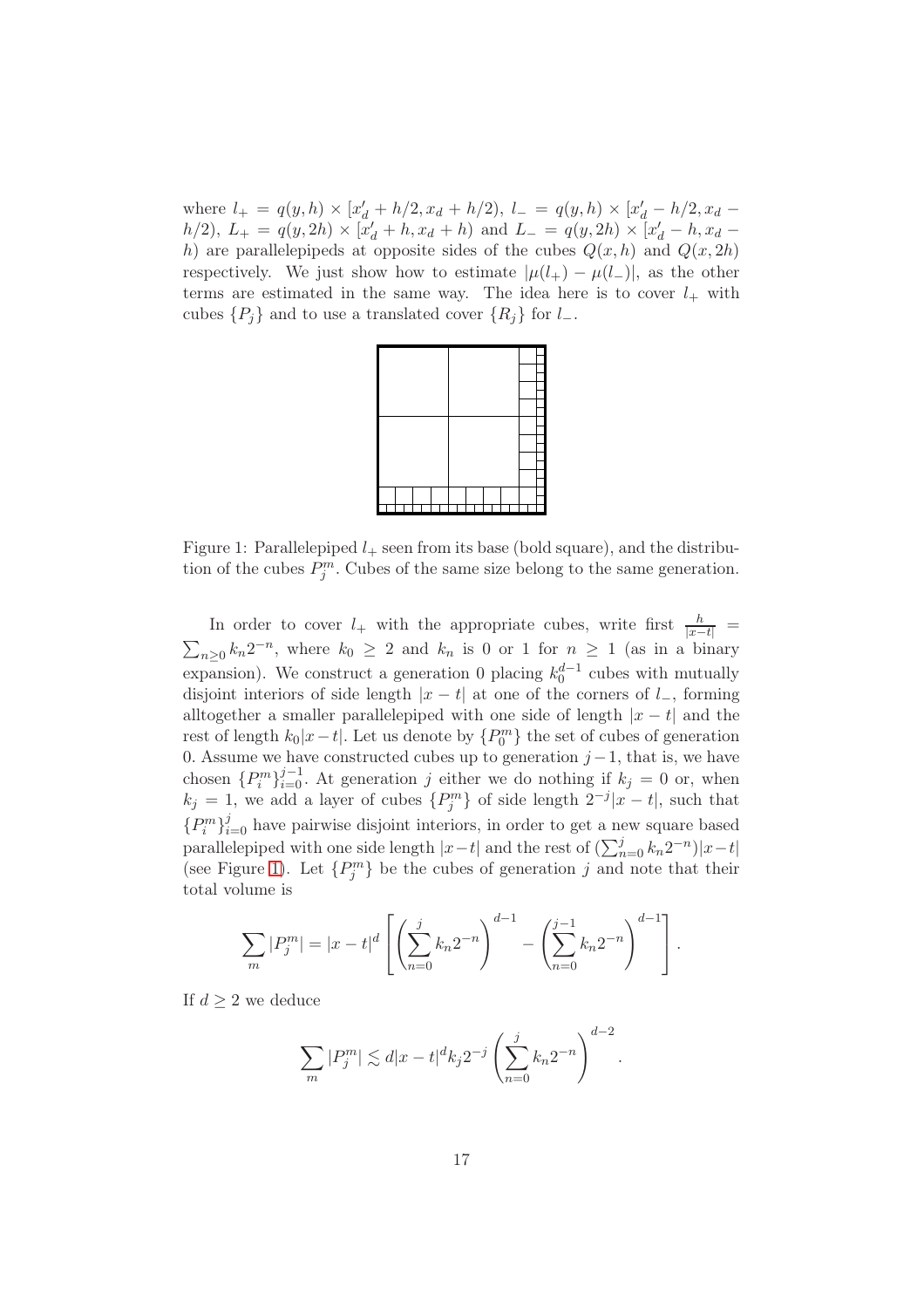Since  $\sum_{n=0}^{j} k_n 2^{-n} \leq h/|x-t|$ , we deduce that

<span id="page-17-1"></span>
$$
\sum_{m} |P_j^m| \lesssim d|x - t|^2 h^{d-2} k_j 2^{-j} \tag{19}
$$

Since the distance between the centres of  $P_j^m$  and  $R_j^m$  is bounded by a fixed multiple of  $h$ , applying equation  $(18)$  we get that

<span id="page-17-0"></span>
$$
|\mu(P_j^m) - \mu(R_j^m)| \lesssim ||\mu||_* |P_j^m| \log \left(\frac{h}{l(P_j^m)} + 1\right),\tag{20}
$$

and using [\(20\)](#page-17-0), we have

$$
|\mu(l_{+}) - \mu(l_{-})| \leq \sum_{j} \sum_{m} |\mu(P_j^m) - \mu(R_j^m)|
$$
  
 
$$
\leq C \|\mu\|_{*} \sum_{j} \sum_{m} |P_j^m| \log \left(\frac{h}{2^{-j}|x-t|} + 1\right).
$$

Summing over  $m$  and using [\(19\)](#page-17-1), this is bounded by

$$
C \|\mu\|_* d|x - t|^2 h^{d-2} \log \left(\frac{h}{|x - t|} + 1\right) \sum_j k_j 2^{-j} j,
$$

and we deduce that

<span id="page-17-3"></span>
$$
|\mu(l_+) - \mu(l_-)| \leq C d \|\mu\|_* |x - t| h^{d-1} \log \left( \frac{h}{|x - t|} + 1 \right). \tag{21}
$$

This and the analog estimate for  $|\mu(L_{+}) - \mu(L_{-})|$  yield estimate [\(17\)](#page-15-0).

The second step is to show that, if  $h' > h > 0$ , then

<span id="page-17-2"></span>
$$
|\Delta_2 \mu(x, h') - \Delta_2 \mu(x, h)| \le C_d \|\mu\|_* \frac{h' - h}{h} \left(1 + \log\left(\frac{h}{h' - h} + 1\right)\right). \tag{22}
$$

Let  $R(x, h, h') = q(y, h) \times [x_d - h'/2, x_d + h'/2)$ , where  $y \in \mathbb{R}^{d-1}$  is such that  $x = (y, x_d)$ . Note that  $R(x, h, h')$  is the parallelepiped obtained from dilating the cube  $Q(x, h)$  just in one direction. Denote as well

$$
\Delta_2 \mu(x, h, h') = \frac{\mu(R(x, h, h'))}{|R(x, h, h')|} - \frac{\mu(R(x, 2h, 2h'))}{|R(x, 2h, 2h')|}.
$$

To show [\(22\)](#page-17-2), it is enough to see that

<span id="page-17-4"></span>
$$
|\Delta_2 \mu(x, h, h') - \Delta_2 \mu(x, h)| \le C_d ||\mu||_* \frac{h' - h}{h} \left( 1 + \log \left( \frac{h}{h' - h} + 1 \right) \right). (23)
$$

Let us denote  $Q = Q(x, h), \,\tilde{Q} = Q(x, 2h), R = R(x, h, h')$  and  $\tilde{R} =$  $R(x, 2h, 2h')$ . Note that we can decompose R as the disjoint union  $Q \cup l_+ \cup l_-$ ,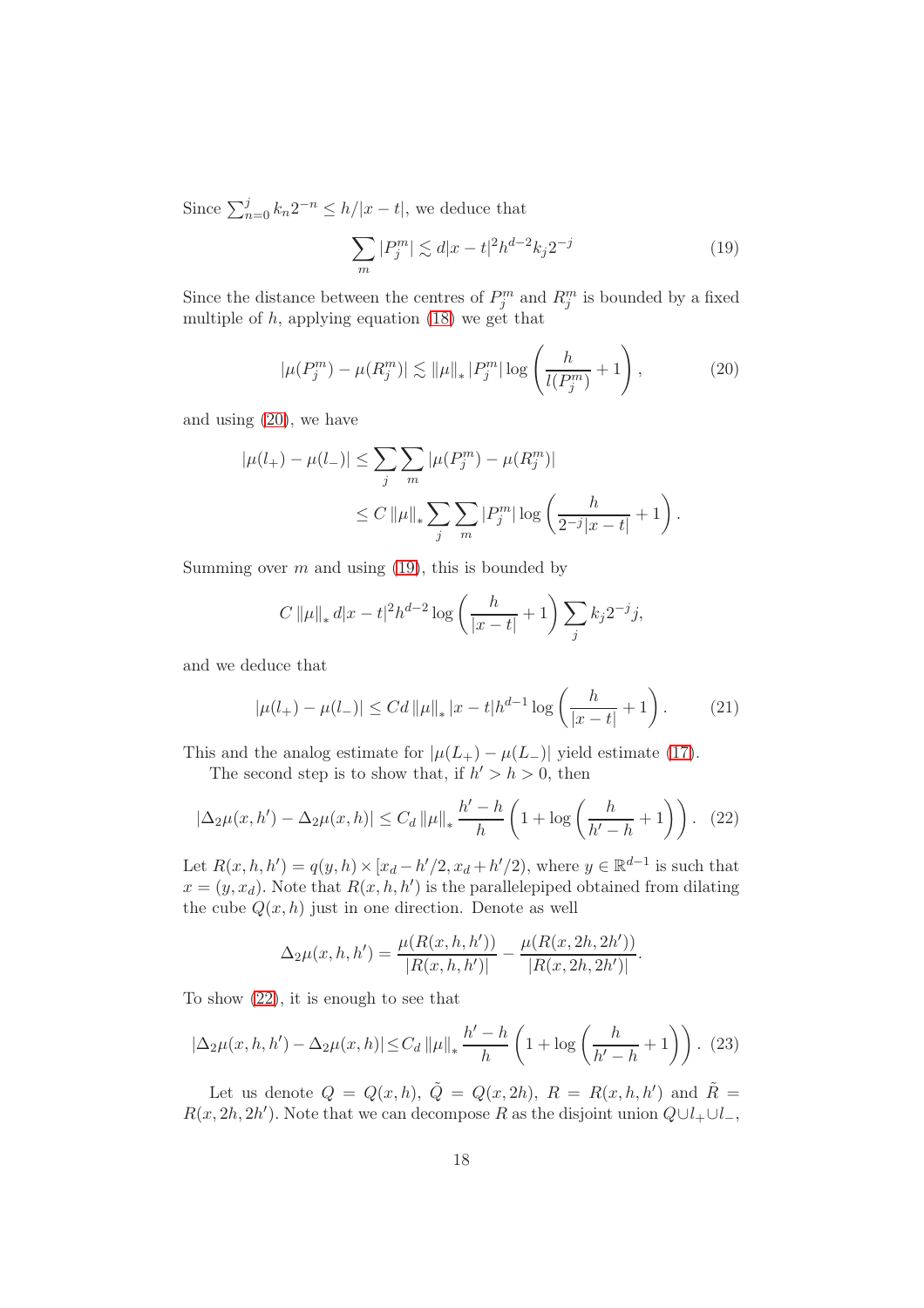

<span id="page-18-0"></span>Figure 2: The parallelepiped  $R$  can be decomposed into the cube  $Q$  and the square based parallelepipeds  $l_+$  and  $l_-$ .

where  $l_{+}$  and  $l_{-}$  are parallelepipeds similar to the ones we used before (see Figure [2\)](#page-18-0). In the same way, decompose  $\tilde{R} = \tilde{Q} \cup L_+ \cup L_-,$  and note that  $L_{+}$  (and also  $L_{-}$ ) can be regarded as the union  $\bigcup_{i=1}^{2^d} L^i_{+}$ , where each  $L^i_{+}$  is a translation of  $l_{+}$ . Now, express

$$
\Delta_2 \mu(x, h) - \Delta_2 \mu(x, h, h') = \frac{\mu(Q)}{|Q|} - \frac{\mu(\tilde{Q})}{|\tilde{Q}|} - \frac{\mu(R)}{|R|} + \frac{\mu(\tilde{R})}{|\tilde{R}|} =
$$
  

$$
\frac{h' - h}{h'} \left( \frac{\mu(Q)}{|Q|} - \frac{\mu(\tilde{Q})}{|\tilde{Q}|} \right) - \left( \frac{\mu(l_+)}{h^{d-1}h'} - \frac{\mu(L_+)}{2^dh^{d-1}h'} \right) - \left( \frac{\mu(l_-)}{h^{d-1}h'} - \frac{\mu(L_-)}{2^dh^{d-1}h'} \right).
$$

The first term is  $\Delta_2 \mu(x, h)(h'-h)/h'$ , which is bounded by  $\|\mu\|_*(h'-h)/h$ . We will now show that

<span id="page-18-1"></span>
$$
\left| \frac{\mu(l_+)}{h^{d-1}h'} - \frac{\mu(L_+)}{2^dh^{d-1}h'} \right| \le C_d \left\| \mu \right\|_* \frac{h'-h}{h} \left( 1 + \log \left( \frac{h}{h'-h} + 1 \right) \right) \tag{24}
$$

The last term is estimated in a similar way. First, we use the decomposition of  $L_+$  to split the difference as follows

$$
\left| \frac{\mu(l_+)}{h^{d-1}h'} - \frac{\mu(L_+)}{2^dh^{d-1}h'} \right| \le \frac{1}{2^dh^{d-1}h'} \sum_{i=1}^{2^d} |\mu(l_+) - \mu(L_+^i)|.
$$

For each term in this sum, we can use the estimate in [\(21\)](#page-17-3) for parallelepipeds, just taking into account that now the role of h is taken by  $Ch$  and  $h' - h$ plays the role of  $|x - t|$ . This gives [\(24\)](#page-18-1), which yields [\(23\)](#page-17-4) and finishes the proof.  $\Box$ 

We also need a dyadic version of Theorem [4.](#page-4-0) We say that  $Q$  is a *dyadic* cube in  $\mathbb{R}^d$  if it is of the form  $[k_1 2^{-n}, (k_1 + 1)2^{-n}) \times ... \times [k_d 2^{-n}, (k_d + 1)2^{-n})$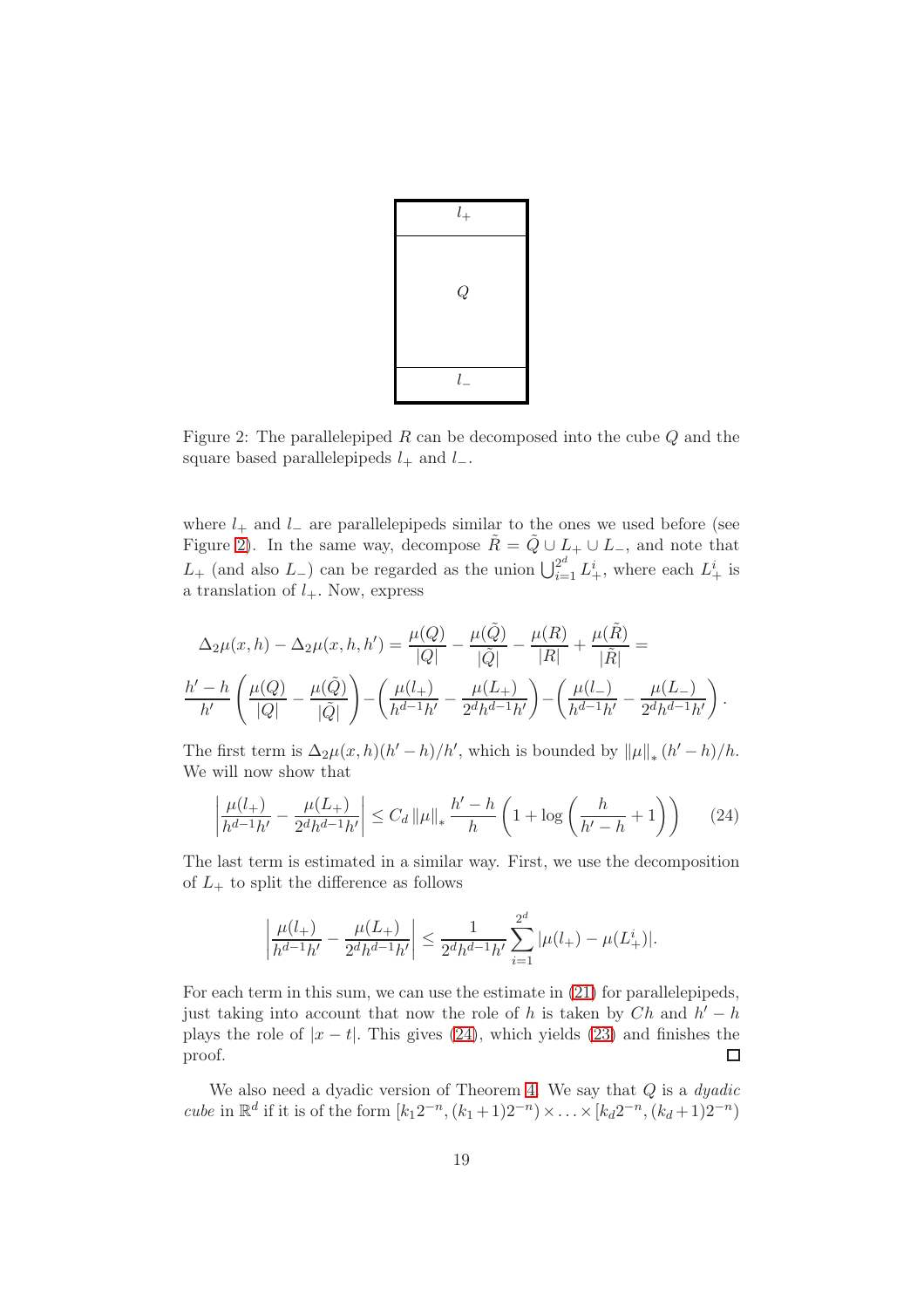where  $k_1, \ldots, k_d \in \mathbb{Z}$  and  $n \geq 0$ , or if it is of the form  $[k_1 2^{-n} - t_n, (k_1 +$  $(1)2^{-n} - t_n) \times \ldots \times [k_d 2^{-n} - t_n, (k_d + 1)2^{-n} - t_n)$  where  $k_1, \ldots, k_d \in \mathbb{Z}, n < 0$ and where  $t_n$  is the quantity defined in Section [3.](#page-6-0) We denote here the set of dyadic cubes in  $\mathbb{R}^d$  by  $\mathcal D$  and the set of dyadic cubes of side length  $2^{-n}$  by  $\mathcal{D}_n$ . As we did before, if  $Q_0$  is a given arbitrary cube, we may refer to the set of dyadic cubes contained in  $Q_0$  by  $\mathcal{D}(Q_0)$ . For future convenience, given a signed Borel measure  $\mu$  on  $\mathbb{R}^d$ , we define the *dyadic second divided difference* as

$$
\Delta_2^d \mu(Q) = \Delta_1 \mu(Q) - \Delta_1 \mu(Q^*), \quad Q \in \mathcal{D},
$$

where we used  $Q^*$  to denote the unique dyadic cube that contains  $Q$  and is such that  $l(Q^*) = 2l(Q)$ . We will also need the maximal dyadic second divided difference, defined by

$$
\Delta_2^*\mu(Q) = \max_{Q'} |\Delta_1\mu(Q') - \Delta_1\mu(Q)|, \quad Q \in \mathcal{D},
$$

where Q' ranges over all dyadic cubes contained in Q such that  $l(Q') =$  $l(Q)/2$ . A signed Borel measure  $\mu$  on  $\mathbb{R}^d$  is called a *dyadic Zygmund measure*,  $\mu \in \Lambda_{*d}$ , if

$$
\|\mu\|_{*d} = \sup_{Q \in \mathcal{D}} \Delta_2^* \mu(Q) < \infty.
$$

A real valued function f on  $\mathbb{R}^d$  is said to have bounded dyadic mean oscillation on  $\mathbb{R}^d$ ,  $f \in \text{BMO}_d(\mathbb{R}^d)$ , if

$$
||f||_{\text{BMO }d} = \sup_{Q \in \mathcal{D}} \left( \frac{1}{|Q|} \int_Q |f(x) - f_Q|^2 \, dx \right)^{1/2} < \infty.
$$

We will say that a signed Borel measure  $\nu$  on  $\mathbb{R}^d$  is a *dyadic* I(BMO) measure,  $\nu \in I(BMO)<sub>d</sub>$ , if it is absolutely continuous and its derivative is

$$
d\nu = b(x) \, dx,
$$

where  $b \in BMO_d(\mathbb{R}^d)$ . It can be checked that  $\nu$  is such a measure if and only if it satisfies  $1/2$ 

$$
\sup_{Q \in \mathcal{D}} \left( \frac{1}{|Q|} \sum_{R \in \mathcal{D}(Q)} |\Delta_2^d \nu(R)|^2 |R| \right)^{1/2} < \infty.
$$

The analog of Theorem [4](#page-4-0) for these dyadic spaces is the following.

<span id="page-19-0"></span>**Theorem 6.** Let  $\mu$  be a compactly supported measure in  $\Lambda_{*d}$ . For each  $\varepsilon > 0$ consider

$$
D(\mu, \varepsilon) = \sup_{Q \in \mathcal{D}} \frac{1}{|Q|} \sum_{\substack{R \in \mathcal{D}(Q) \\ \Delta_2^* \mu(R^*) > \varepsilon}} |R|.
$$

Then,

<span id="page-19-1"></span>
$$
dist(\mu, I(BMO)d) = inf{\varepsilon > 0: D(\mu, \varepsilon) < \infty}.
$$
 (25)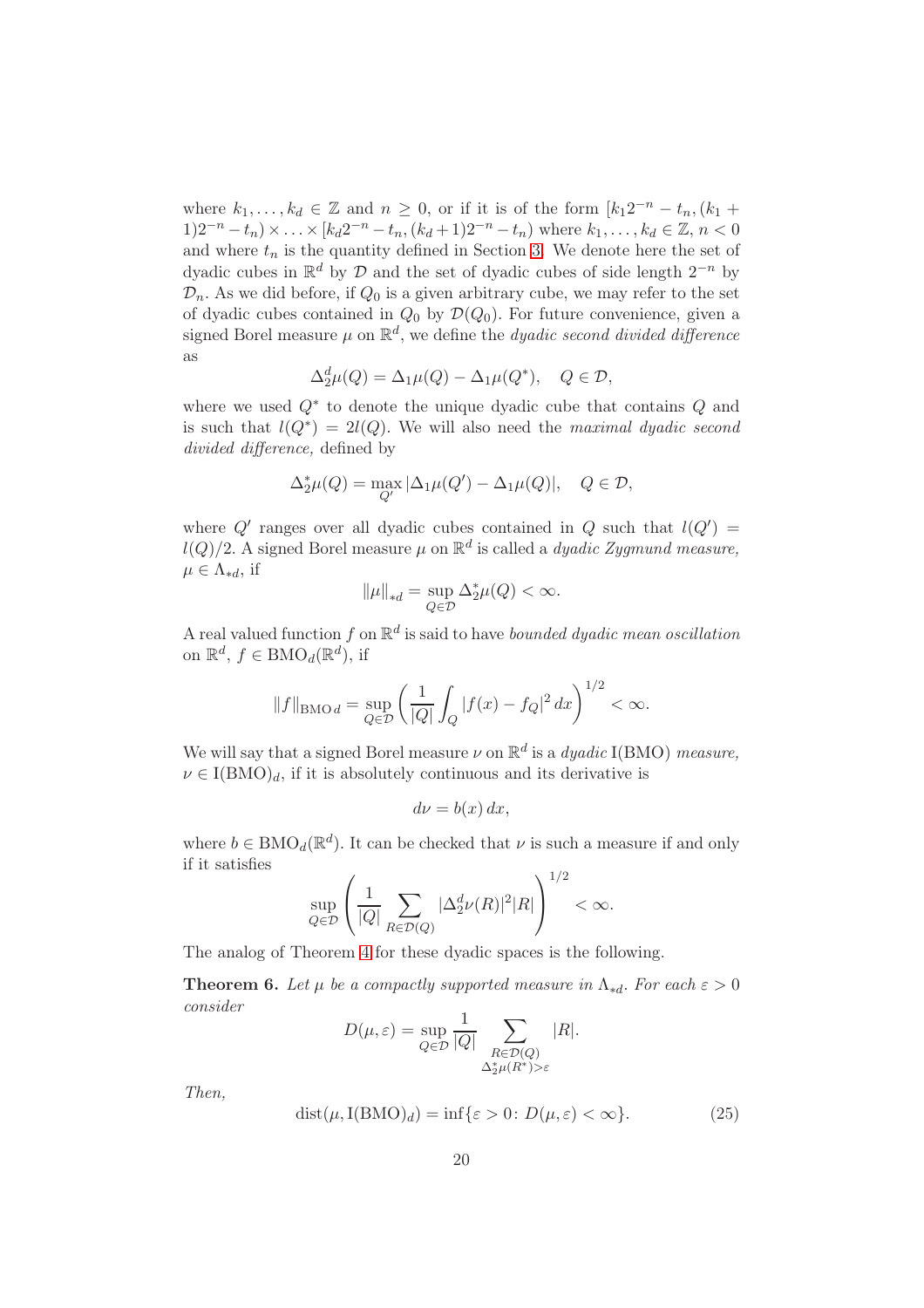Note that, as we did for functions on R, we can rewrite this result in terms of dyadic martingales on  $\mathbb{R}^d$ . We define a *dyadic martingale on*  $\mathbb{R}^d$  as a sequence of functions  $S = \{S_n\}_{n=0}^{\infty}$  such that  $S_n$  is constant on any cube  $Q \in \mathcal{D}_n$  and such that

$$
S_n|Q = \frac{1}{2^d} \sum_{\substack{Q' \in \mathcal{D}_{n+1} \\ Q' \subset Q}} S_{n+1}|Q',
$$

for all  $Q \in \mathcal{D}_n$ ,  $n \geq 0$ . Given a measure  $\mu \in \Lambda_*$ , we can define a dyadic martingale by taking

<span id="page-20-0"></span>
$$
S_n(Q) = \Delta_1 \mu(Q), \quad Q \in \mathcal{D}_n, n \ge 0,
$$
\n<sup>(26)</sup>

and then  $\Delta S(Q) = S_n(Q) - S_{n-1}(Q^*) = \Delta_2^d \mu(Q)$ , for  $Q \in \mathcal{D}_n$ , and we can rewrite Theorem [6](#page-19-0) in terms of martingales. Following this relation between dyadic second divided differences for measures and martingale jumps, we will denote  $\Delta^* S(Q) = \Delta^*_{2} \mu(Q)$ .

*Proof of Theorem [6.](#page-19-0)* Assume that  $\mu$  is supported on the unit cube  $Q_0 =$  $[0, 1]^d$ . We need to prove that, for a given  $\varepsilon > 0$ , there is a measure  $\nu \in$ I(BMO)<sub>d</sub> satisfying  $\|\mu - \nu\|_{ad} \leq \varepsilon$  if and only if  $D(\mu, \varepsilon) < \infty$ . Denote by  $\varepsilon_0$ the infimum in the left-hand side of [\(25\)](#page-19-1).

Given  $\varepsilon > \varepsilon_0$ , consider the martingale S defined by [\(26\)](#page-20-0). Approximate the martingale  $S$  by another dyadic martingale  $B$  in the following way. Start taking  $B(Q_0) = S(Q_0)$ . Then, for  $Q \in \mathcal{D}(Q_0)$ , set  $\Delta B(Q) = \Delta S(Q)$  whenever  $\Delta^*S(Q^*) > \varepsilon$ , and set  $\Delta B(Q) = 0$  otherwise. By construction, it is clear that  $|\Delta S(Q) - \Delta B(Q)| \leq \varepsilon$  for any dyadic cube Q. Moreover, for any such cube  $Q$ , we have that

<span id="page-20-1"></span>
$$
\frac{1}{|Q|} \sum_{R \in \mathcal{D}(Q)} |\Delta B(R)|^2 |R| = \frac{1}{|Q|} \sum_{\substack{R \in \mathcal{D}(Q) \\ \Delta^* S(R^*) > \varepsilon}} |\Delta S(R)|^2 |R| \lesssim \|\mu\|_* D(\mu, \varepsilon). \tag{27}
$$

Define now  $b(x) = \lim_{n} B_n(x) = \sum_{n=1}^{\infty} \Delta B_n(x)$ . Using that, for any dyadic martingale, the increments  $\Delta B_j$  are  $L^2$  orthogonal, we get that

$$
\int_{Q_0} b(x)^2 dx = \int_{Q_0} \sum_{n=1}^{\infty} |\Delta B_n(x)|^2 dx = \sum_{R \in \mathcal{D}(Q_0)} |\Delta B(R)|^2 |R| < \infty,
$$

so that  $b \in L^2$  and it is finite almost everywhere. Hence, the measure  $\nu$ defined by

$$
d\nu = b(x) \, dx,
$$

is an absolutely continuous measure that, by  $(27)$ , is an I(BMO)<sub>d</sub> measure such that  $\|\mu - \nu\|_{*d} \leq \varepsilon$ .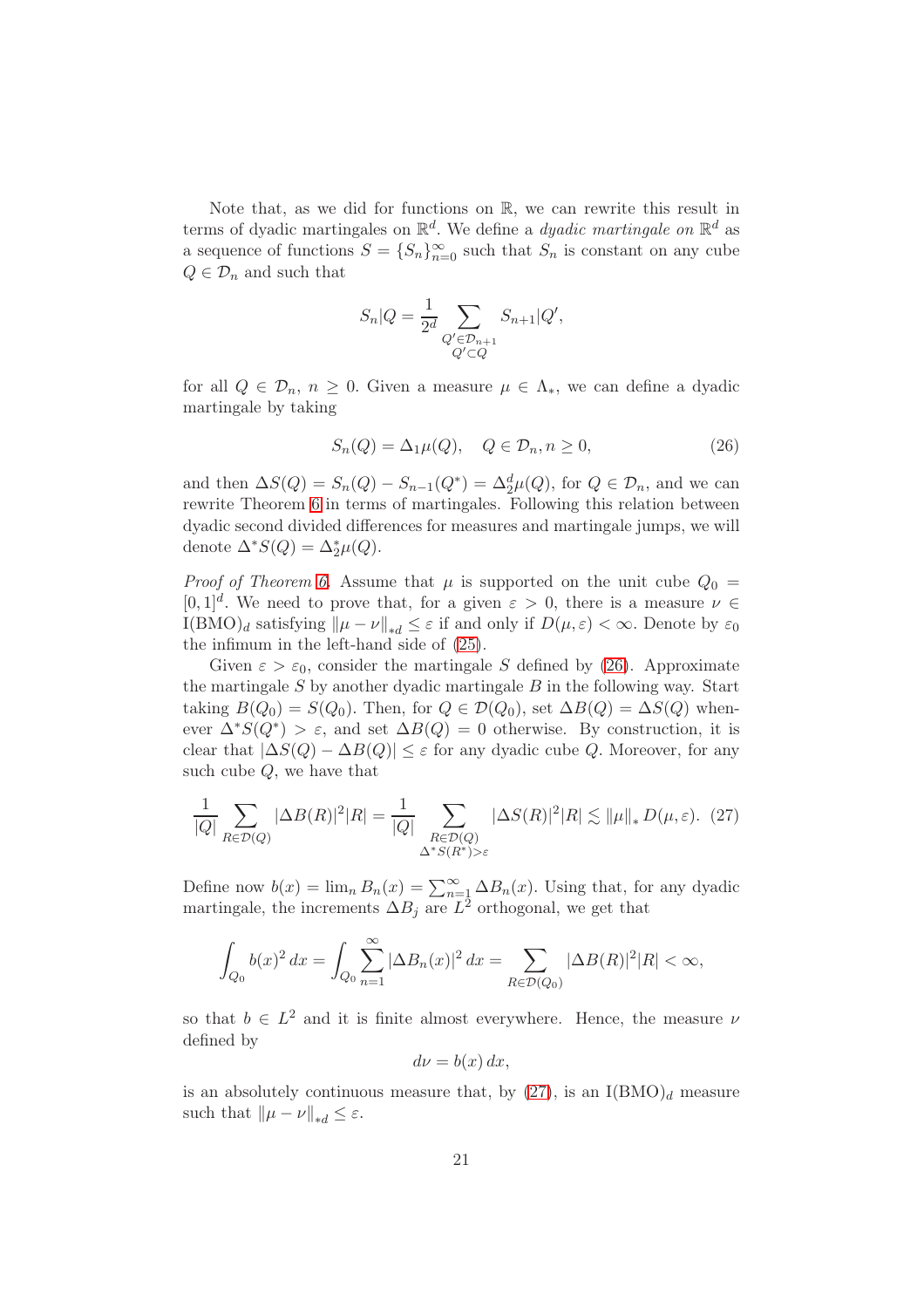On the other hand, if  $\varepsilon < \varepsilon_0$ , there exists no measure  $\nu \in I(BMO)_d$ satisfying  $\|\mu - \nu\|_{*d} \leq \varepsilon$ . Indeed, take  $\varepsilon < \varepsilon_1 < \varepsilon_0$  and assume that there is  $\nu \in I(BMO)_d$  such that  $\|\mu - \nu\|_{*d} \leq \varepsilon$ . Then, for any  $Q \in \mathcal{D}$  such that  $\Delta_2^*\mu(Q^*) > \varepsilon_1$ , we have that  $\Delta_2^*\nu(Q^*) > \varepsilon_1 - \varepsilon = \delta > 0$ . Thus

$$
\frac{1}{|Q|} \sum_{R \in \mathcal{D}(Q)} |\Delta_2^d \nu(R)|^2 |R| \ge \frac{\delta^2}{|Q|} \sum_{\substack{R \in \mathcal{D}(Q) \\ \Delta_2^* \mu(R^*) > \varepsilon_1}} |R|,
$$

but the supremum over  $Q \in \mathcal{D}$  of this last quantity is  $\delta^2 D(\mu, \varepsilon_1)$ , which is infinite since  $\varepsilon_1 < \varepsilon$ . This contradicts that  $\nu \in I(BMO)_d$ . П

The proof of Theorem [4](#page-4-0) follows the same lines than the proof of Theorem [1.](#page-1-1) We just mention that the construction used to prove Theorem [2](#page-3-0) is easily adapted to the setting of  $\mathbb{R}^d$ , except for the following detail. Let Q be a cube in  $\mathbb{R}^d$  and consider the covering  $\mathcal{F}(Q) = \{R_j\}$  of Q by maximal dyadic cubes, in the same sense as we did in R. In the case  $d = 1$  we could have at most two elements of the same size in  $\mathcal{F}(Q)$ , but this does not hold for  $d \geq 2$ . For  $d \geq 2$ , the amount of cubes  $R_j$  in  $\mathcal{F}(Q)$  of size  $|R_j| = 2^{-kd}|Q|$ , for some  $k \geq 1$ , is of the order of  $2^{k(d-1)}$ . Using this bound, one sees that the sums appearing in the estimates in the proof of Theorem [2](#page-3-0) are convergent and bounded by a universal constant.

## <span id="page-21-0"></span>6 An Application to Sobolev Spaces

Fix  $1 < p < \infty$ . Consider the Sobolev space  $W^{1,p}$  of functions  $f \in L^p$  whose derivative  $f'$  in the sense of distributions is also in  $L^p$ . Consider as well, in the Zygmund class, the subspace  $\Lambda_*^p = W^{1,p} \cap \Lambda_*$ . For  $x \in \mathbb{R}$ , consider the truncated cone  $\Gamma(x) = \{(t, h) \in \mathbb{R}^2_+ : |x - t| < h < 1\}$ . In [\[Nic18\]](#page-26-3) it is shown that a function  $f \in L^p$  is in the Sobolev space  $W^{1,p}$  if and only if  $C(f) \in L^p$ , where

$$
C(f)(x) = \left(\int_{\Gamma(x)} |\Delta_2 f(s,t)|^2 \frac{ds\,dt}{t^2}\right)^{1/2}, \quad x \in \mathbb{R}.
$$

The purpose of this section is to prove Theorem [3.](#page-3-1) Following the same scheme as before, we first need a dyadic version of the previous theorem. Let us first recall some more concepts and standard results of Martingale Theory that will be useful later. The quadratic characteristic of a dyadic martingale S is the function

$$
\langle S \rangle(x) = \left( \sum_{n=1}^{\infty} |\Delta S_n(x)|^2 \right)^{1/2}, \quad x \in \mathbb{R},
$$

and its maximal function is

$$
S^*(x) = \sup_n |S_n(x) - S_0(x)|, \quad x \in \mathbb{R}.
$$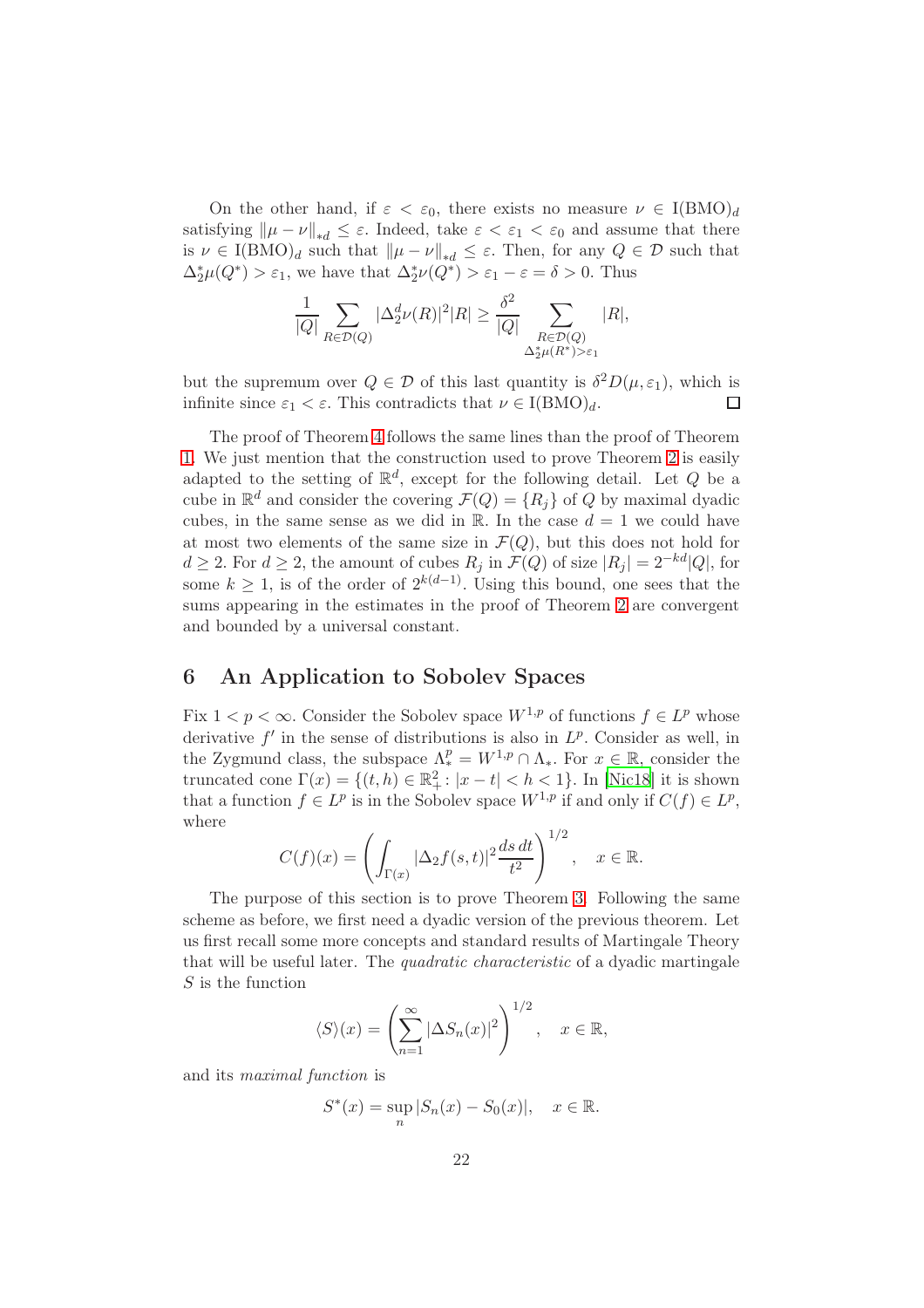Given  $0 < p < \infty$  and a dyadic martingale S, the Burkholder-Davis-Gundy Inequality (see [\[BM99\]](#page-25-9)) states that there exists a constant  $C = C(p) > 0$ such that

<span id="page-22-0"></span>
$$
C^{-1} \|\langle S \rangle\|_{L^p} \le \|S^*\|_{L^p} \le C \|\langle S \rangle\|_{L^p}.
$$
\n(28)

Remember as well that the Fatou set of a dyadic martingale S, denoted by  $F(S)$ , is defined as

$$
F(S) = \{ x \in \mathbb{R} \colon \lim_{n} S_n(x) \text{ exists and is finite} \}.
$$

It is a standard result of Martingale Theory that, for a dyadic martingale S such that  $||S||_* < \infty$ , its Fatou set is  $F(S) = \{x \in \mathbb{R} : \langle S \rangle (x) < \infty \}$ , where the equality must be understood up to sets of zero measure (see [\[Llo02](#page-25-7)]).

Using the characterisation for the Sobolev space  $W^{1,p}$  previously stated, we say that a function b is in the dyadic space  $\Lambda^p_*$  $\frac{p}{*d}$  if its average growth martingale B, as defined in [\(9\)](#page-7-0), has quadratic characteristic  $\langle B \rangle \in L^p$  and

$$
||B||_* = \sup_{I \in \mathcal{D}} |\Delta B(I)| < \infty.
$$

Note that, in fact,  $\Lambda_{*d}^p = W^{1,p} \cap \Lambda_{*d}$ . Indeed, if  $b \in \Lambda_*^p$  $_{*d}^p$ , by definition  $b \in \Lambda_{*d}$ . Moreover, since its average growth martingale B has quadratic characteristic  $\langle B \rangle \in L^p$ ,  $\langle B \rangle(x) < \infty$  for almost every  $x \in \mathbb{R}$ . Thus,  $B(x) =$  $\lim_{n} B_n(x)$  exists almost everywhere and will satisfy  $b'(x) = B(x)$  in the sense of distributions. Using [\(28\)](#page-22-0),  $B^* \in L^p$  and, thus,  $B \in L^p$  as well, which is the same to say that  $b' \in L^p$ . We now state the analogous of Theorem [3](#page-3-1) in this context.

<span id="page-22-2"></span>**Theorem 7.** Let f be a compactly supported function in  $\Lambda_{*d}$  and fix 1 <  $p < \infty$ . Let S be the average growth martingale of f. For every  $\varepsilon > 0$ , define the truncated quadratic characteristic

$$
D(f, \varepsilon)(x) = (\#\{n : |\Delta S_n(x)| > \varepsilon\})^{1/2}.
$$

Then,

<span id="page-22-1"></span>
$$
dist(f, \Lambda_{*d}^p) = \inf \{ \varepsilon > 0 \colon D(f, \varepsilon) \in L^p \}. \tag{29}
$$

*Proof.* Let  $\varepsilon_0$  be the infimum on [\(29\)](#page-22-1). Assume  $0 < \varepsilon < \varepsilon_1 < \varepsilon_0$  and that there is  $b \in \Lambda_*^p$ <sup>*p*</sup><sub>\*d</sub> such that  $||f - b||$ <sub>\*d</sub> ≤ ε. Let *B* be the average growth martingale of function b. Whenever  $|\Delta S_n(x)| > \varepsilon_1$ , we have that  $|\Delta B_n(x)| >$  $\varepsilon_1 - \varepsilon = \delta > 0$ . Thus,

$$
\langle B \rangle^2(x) = \sum_{n=1}^{\infty} |\Delta B_n(x)|^2 \ge \sum_{\substack{|\Delta B_n(x)| > \delta \\ \sum ||f||_{*d}^2}} |\Delta B_n(x)|^2
$$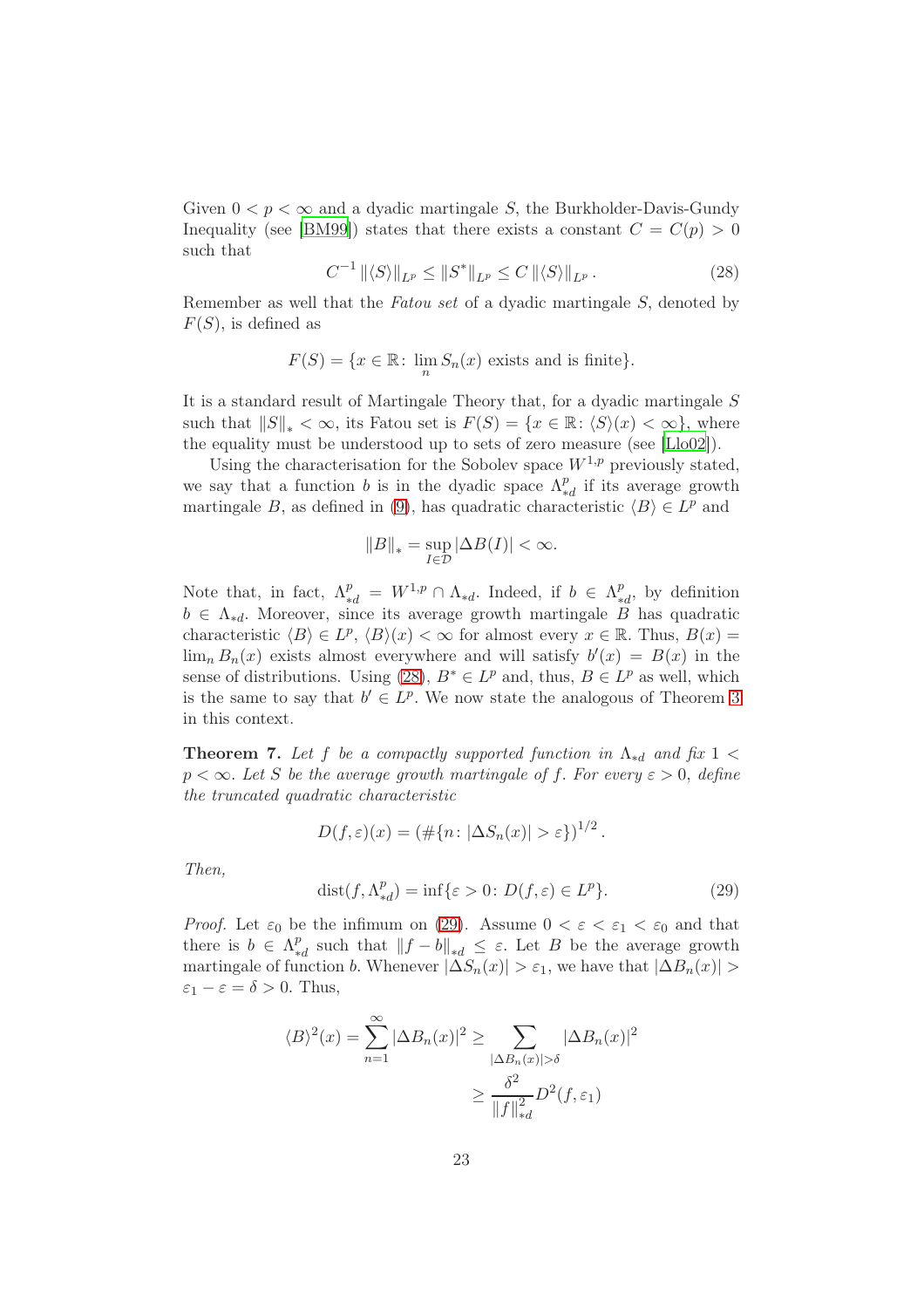for all  $x \in \mathbb{R}$ . But, since  $\varepsilon_1 < \varepsilon_0$ ,  $D(f, \varepsilon_1) \notin L^p$  and so  $\langle B \rangle \notin L^p$ , getting in this way a contradiction. Hence, we see that  $dist(f, \Lambda^p_*)$  $_{*d}^{p})\geq\varepsilon_{0}.$ 

Assume that f is supported on  $I_0$ . Consider now  $\varepsilon > \varepsilon_0$ . Construct a dyadic martingale B with  $B(I_0) = S(I_0)$  and such that  $\Delta B(I) = \Delta S(I)$  for all  $I \in \mathcal{D}(I_0)$  whenever  $|\Delta S(I)| > \varepsilon$ , but take  $\Delta B(I) = 0$  when  $|\Delta S(I)| \leq \varepsilon$ . Note that  $\langle B \rangle \in L^p$ . Therefore, using [\(28\)](#page-22-0), we see that we can define  $b'(x) =$  $\lim_{n} B_n(x)$  almost everywhere with  $b' \in L^p$ . Taking now  $b(x) = \int_0^x b'(s) ds$ , we get  $b \in \Lambda_*^p$  $_{*d}^{p}$  such that  $||f - b||_{*d} \leq \varepsilon$ . This shows that  $dist(f, \Lambda_*^{p})$  $_{*d}^{p}) \leq \varepsilon_{0},$ completing the proof.

*Proof of Theorem [3.](#page-3-1)* Let  $\varepsilon_0$  be the infimum in [\(4\)](#page-3-3). Assume  $0 < \varepsilon < \varepsilon_1 < \varepsilon_0$ , take  $\delta = \varepsilon_1 - \varepsilon$ , and assume that there is  $b \in \Lambda_*^p$  such that  $||f - b||_* \leq \varepsilon$ . The same argument used in the first part of the proof of Theorem [7](#page-22-2) allows us to see that

$$
C(b)(x) \ge \delta C(b,\delta)(x) \ge \delta C(f,\varepsilon_1)(x)
$$

for  $x \in \mathbb{R}$ . Since  $\varepsilon_1 < \varepsilon_0$ , we have that  $C(f, \varepsilon_1) \notin L^p$  and, thus,  $C(b) \notin L^p$ , contradicting that  $b \in \Lambda_*^p$ . Hence, dist $(f, \Lambda_*^p) \geq \varepsilon_0$ .

Fix  $\varepsilon > \varepsilon_0$  so that  $C(f, \varepsilon) \in L^p$ . For  $\alpha \in [-1, 1]$ , consider  $f^{(\alpha)} = f(x+\alpha)$ . Note that  $C(f^{(\alpha)}, \varepsilon) \in L^p$  as well. Using the same argument as in the proof of Theorem [1,](#page-1-1) one can see that this fact implies that  $D(f^{(\alpha)}, \varepsilon) \in L^p$ . Thus, for each  $\alpha \in [-1,1]$ , the function  $f^{(\alpha)}$  satisfies the hypothesis of Theorem [7](#page-22-2) and may be approximated as  $f^{(\alpha)} = b^{(\alpha)} + t^{(\alpha)}$ , where  $b^{(\alpha)} \in \Lambda^p_{*d}$  with  $||b^{(\alpha)}||_{*d} \leq ||f||_{*}$  and  $||t||_{*d} \leq \varepsilon$ . Apply now Theorem [2,](#page-3-0) with  $R = 1$ , both with the mapping  $\alpha \mapsto b^{(\alpha)}$  and  $\alpha \mapsto t^{(\alpha)}$  to obtain respectively functions b and t such that  $f = b + t$  and such that  $b \in \Lambda_*^p$  and  $||t||_* \lesssim \varepsilon$ . This completes the proof.

## <span id="page-23-0"></span>7 Open Problems

This last section is devoted to state three open problems closely related to our results.

1. Observe that Theorem [4](#page-4-0) is a generalisation of Theorem [1](#page-1-1) for measures on  $\mathbb{R}^d$  that works for any  $d \geq 1$ . Nonetheless, we have not been able to generalise Theorem [1](#page-1-1) for functions on the Zygmund class on  $\mathbb{R}^d$  for  $d > 1$ . We say that a continuous function  $f: \mathbb{R}^d \to \mathbb{R}$  is in the Zygmund class  $\Lambda_*({\mathbb R}^d)$  if

$$
||f||_* = \sup_{\substack{x, h \in \mathbb{R}^d \\ h \neq 0}} \frac{|f(x+h) - 2f(x) + f(x-h)|}{\|h\|} < +\infty.
$$

A continuous function on  $\mathbb{R}^d$  is in I(BMO)( $\mathbb{R}^d$ ) if its partial derivatives in the sense of distributions are functions in BMO . It is easy to see that  $I(BMO)(\mathbb{R}^d) \subset \Lambda_*(\mathbb{R}^d)$ . We do not know an analog of Theorem [1](#page-1-1) when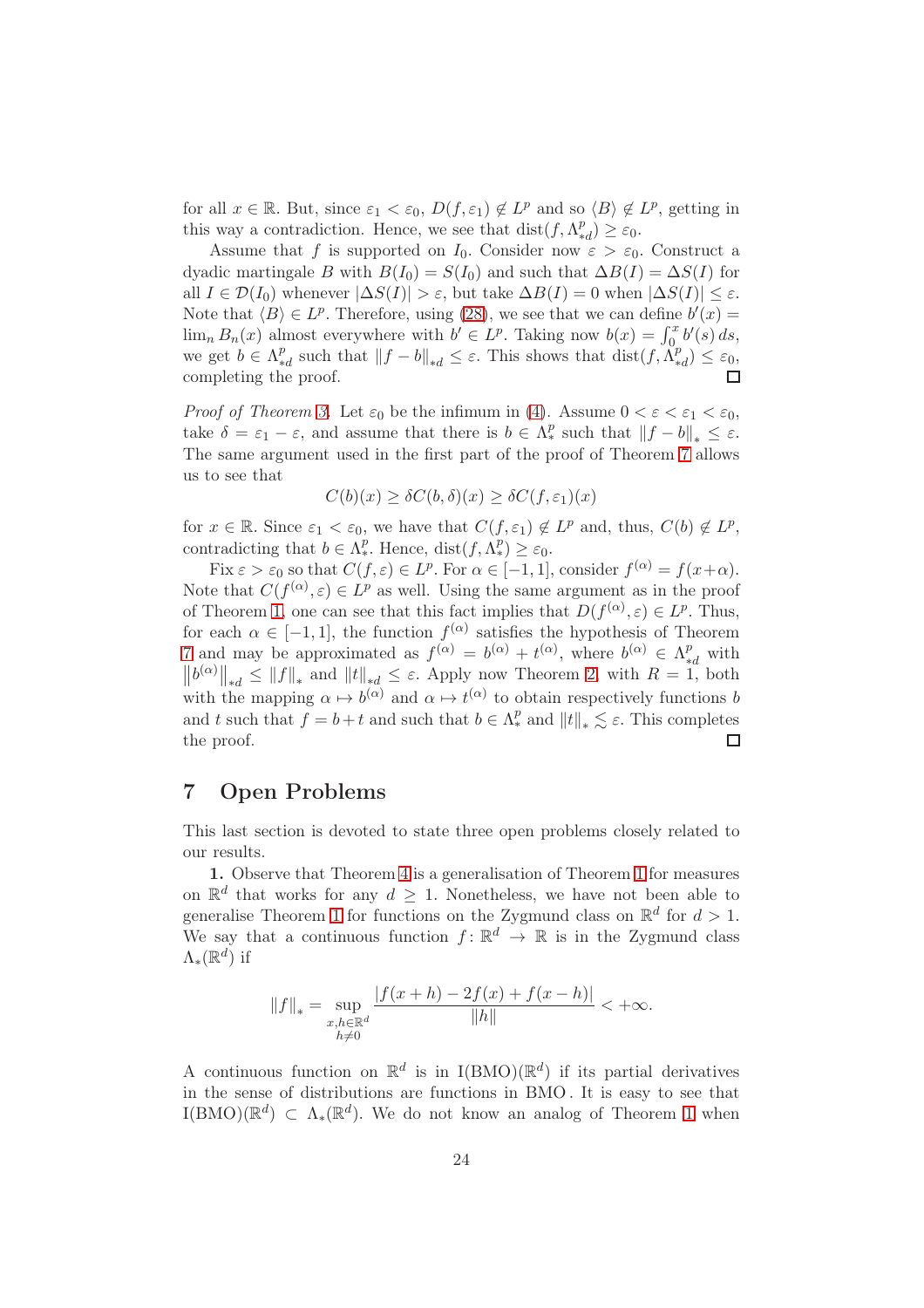$d > 1$ . Roughly speaking, the method we develop in this paper works discretising a function in the Zygmund class and modifying its average growth on certain intervals, so that we end up constructing the derivative of a function in I(BMO). Nonetheless, when applying this method in  $d > 1$  variables, one ends up constructing  $d$  functions that approximate the divided differences of a given function in the coordinate directions. However, this system of d functions is not, in general, the gradient of an I(BMO) function.

2. Another related open problem is to find the closure of the space of Lipschitz functions, Lip, in the Zygmund class. It is a well known fact that singular integral operators such as the Hilbert transform are bounded in  $L^p$ for  $1 < p < \infty$ , but they are not in  $L^{\infty}$ . Nonetheless, they are bounded from  $L^{\infty}$  to BMO and from BMO to itself. In a similar fashion, these operators are bounded on the Hölder classes  $\text{Lip}_{\alpha}$ , for  $0 < \alpha < 1$ , but they are not in the Lipschitz class. However, they are actually bounded on the Zygmund class, which plays a similar role to that of BMO in the previous setting. In this sense, this problem would be related to the one solved by Garnett and Jones in [\[GJ78](#page-25-10)], where they find a characterisation for the closure of  $L^{\infty}$  in the space BMO .

3. The open problem mentioned in the previous paragraph is analogous to the well known open problem of describing the closure of the space  $\mathbb{H}^{\infty}$  of bounded analytic functions in the unit disk into the Bloch space  $\mathcal{B}$ , consisting of analytic functions f in the unit disk such that  $\sup_{z \in \mathbb{D}} (1 - |z|^2)|f'(z)| < \infty$ (see [\[ACP74](#page-24-2)]). In [\[GZ93](#page-25-11)] the closure of the space BMOA in  $\beta$  is described, while in [\[MN11](#page-25-12)] and [\[GMP15](#page-25-13)] the closure of the class  $\mathbb{H}^p \cap \mathcal{B}$  is studied. Here  $\mathbb{H}^p$  denotes the classical Hardy spaces of analytic functions in the unit disk. It is worth mentioning that in this setting, the proofs rely on reproducing formulae that analytic functions fulfill, which are not available in our real variable situation.

## <span id="page-24-1"></span>References

- [AAN99] A. B. Aleksandrov, J. M. Anderson, and A. Nicolau. "Inner functions, Bloch spaces and symmetric measures". Proc. London Math. Soc. (3) 79.2 (1999), pp. 318–352.
- <span id="page-24-2"></span>[ACP74] J. M. Anderson, J. Clunie, and C. Pommerenke. "On Bloch functions and normal functions". J. Reine Angew. Math. 270 (1974), pp. 12–37.
- <span id="page-24-0"></span>[AP89] J. M. Anderson and L. D. Pitt. "Probabilistic behaviour of functions in the Zygmund spaces  $\Lambda^*$  and  $\lambda^{*}$ ". Proc. London Math. Soc. (3) 59.3 (1989), pp. 558–592.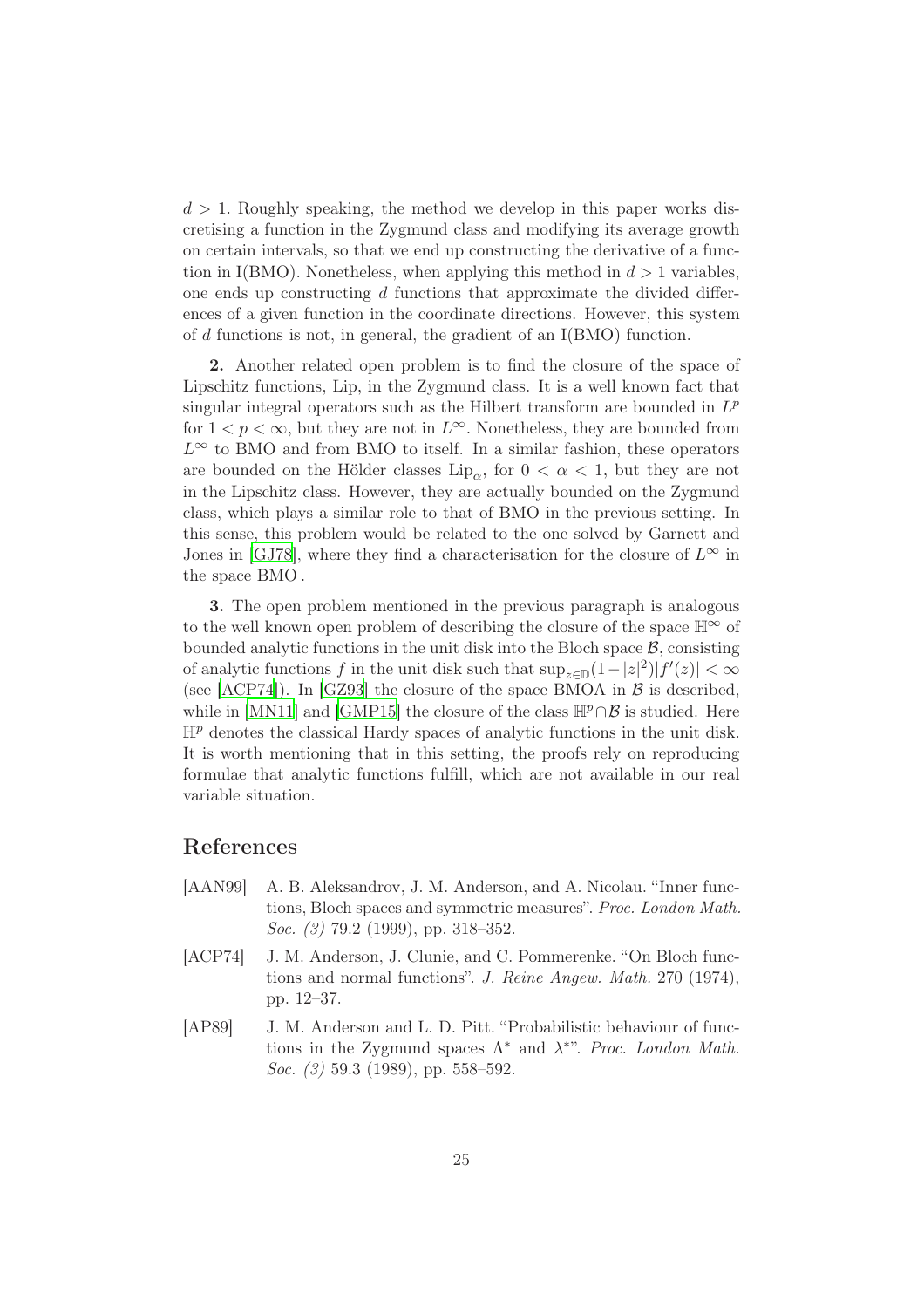- <span id="page-25-9"></span>[BM99] R. Bañuelos and C. N. Moore. Probabilistic behavior of harmonic functions. Vol. 175. Progress in Mathematics. Birkhäuser Verlag, Basel, 1999, pp. xiv+204.
- <span id="page-25-5"></span>[Con13] J. M. Conde. "A note on dyadic coverings and nondoubling Calderón-Zygmund theory". J. Math. Anal. Appl. 397.2 (2013), pp. 785– 790.
- <span id="page-25-1"></span>[DLN14] J. J. Donaire, J. G. Llorente, and A. Nicolau. "Differentiability of functions in the Zygmund class". Proc. Lond. Math. Soc. (3) 108.1 (2014), pp. 133–158.
- <span id="page-25-8"></span>[DN02] E. Doubtsov and A. Nicolau. "Symmetric and Zygmund measures in several variables". Ann. Inst. Fourier (Grenoble) 52.1 (2002), pp. 153–177.
- <span id="page-25-13"></span>[GMP15] P. Galanopoulos, N. Monreal Galán, and J. Pau. "Closure of Hardy spaces in the Bloch space". J. Math. Anal. Appl. 429.2 (2015), pp. 1214–1221.
- <span id="page-25-10"></span>[GJ78] J. B. Garnett and P. W. Jones. "The distance in BMO to  $L^{\infty}$ ". Ann. of Math. (2) 108.2 (1978), pp. 373–393.
- <span id="page-25-3"></span>[GJ82] J. B. Garnett and P. W. Jones. "BMO from dyadic BMO". Pacific J. Math. 99.2 (1982), pp. 351–371.
- <span id="page-25-11"></span>[GZ93] P. G. Ghatage and D. C. Zheng. "Analytic functions of bounded mean oscillation and the Bloch space". Integral Equations Operator Theory 17.4 (1993), pp. 501–515.
- <span id="page-25-2"></span>[JW84] A. Jonsson and H. Wallin. "Function spaces on subsets of  $\mathbb{R}^{n}$ ". Math. Rep. 2.1 (1984), pp. xiv+221.
- <span id="page-25-6"></span>[Kah69] J.-P. Kahane. "Trois notes sur les ensembles parfaits linéaires". Enseignement Math. (2) 15 (1969), pp. 185–192.
- <span id="page-25-7"></span>[Llo02] J. G. Llorente. Discrete martingales and applications to analysis. Vol. 87. Report. University of Jyväskylä Department of Mathematics and Statistics. University of Jyväskylä, Jyväskylä, 2002, pp. ii $+40$ .
- <span id="page-25-0"></span>[Mak89] N. G. Makarov. "Smooth measures and the law of the iterated logarithm". Izv. Akad. Nauk SSSR Ser. Mat. 53.2 (1989), pp. 439– 446.
- <span id="page-25-4"></span>[Mei03] T. Mei. "BMO is the intersection of two translates of dyadic BMO". C. R. Math. Acad. Sci. Paris 336.12 (2003), pp. 1003– 1006.
- <span id="page-25-12"></span>[MN11] N. Monreal Galán and A. Nicolau. "The closure of the Hardy space in the Bloch norm". St. Petersburg Math. J. 22.1 (2011), pp. 75–81.